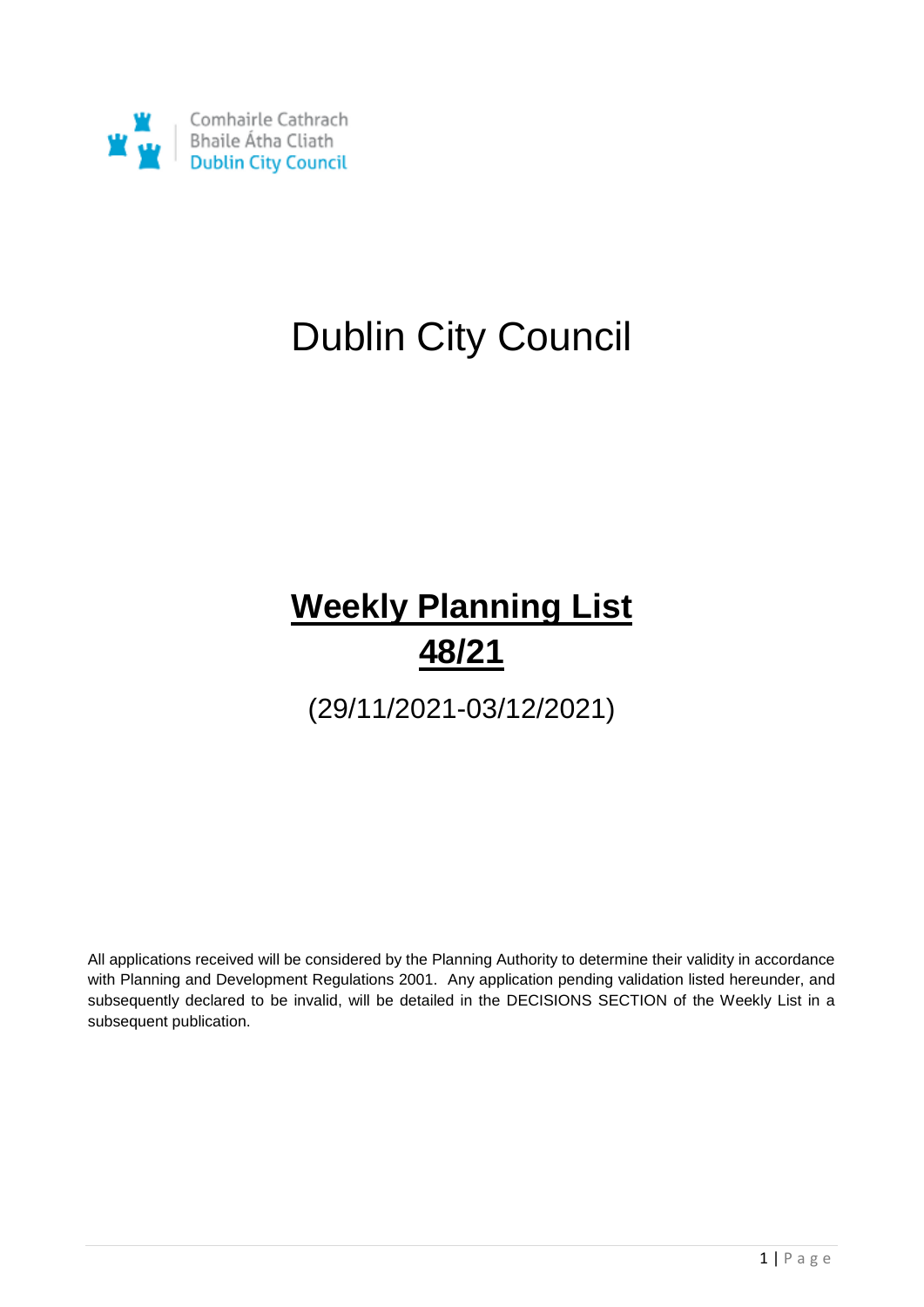### **Area 1 COMMERCIAL**

| <b>Area</b>                   | Area 1 - South East                    |
|-------------------------------|----------------------------------------|
| <b>Application Number</b>     | 3084/21                                |
| <b>Application Type</b>       | <b>Retention Permission</b>            |
| <b>Applicant</b>              | <b>JS Real Estate Services Ltd</b>     |
| Location                      | Glenogra, 64, Merrion Road, Dublin 4   |
| <b>Registration Date</b>      | 29/11/2021                             |
| <b>Additional Information</b> | <b>Additional Information Received</b> |

**Proposal**: Retention permission is sought for 2no. single storey ancilliary structures located in rear yard of Glenogra. Structure A is c.27m2 in area and Structure B is c. 33m2 in area. Each structure ranges in height from 2.4m to 2.9m.

\_\_\_\_\_\_\_\_\_\_\_\_\_\_\_\_\_\_\_\_\_\_\_\_\_\_\_\_\_\_\_\_\_\_\_\_\_\_\_\_\_\_\_\_\_\_\_\_\_\_\_\_\_\_\_\_\_\_\_\_\_\_\_\_\_\_\_\_\_\_\_\_\_\_\_\_\_\_

| Area                          | Area 1 - South East                             |
|-------------------------------|-------------------------------------------------|
| <b>Application Number</b>     | 3308/21                                         |
| <b>Application Type</b>       | Permission                                      |
| <b>Applicant</b>              | <b>Palmgrey Limited</b>                         |
| Location                      | K.C.R. House, 326 Kimmage Road Lower, Terenure, |
|                               | Dublin 6W                                       |
| <b>Registration Date</b>      | 29/11/2021                                      |
| <b>Additional Information</b> | <b>Additional Information Received</b>          |
|                               |                                                 |

**Proposal**: Planning permission for the development will consist of the refurbishment and extension of the 1st floor, currently vacant to 2 no. 1 bed apartments. The development will also consist of the construction of 2 no. 1 bed apartments on top of the existing structure. The total number of apartments will be 4 apartments. The building will be increased from a 2 storey buiding to a 3 storey building. Access to the apartments will be from the existing entrance from Kimmage Rd. Lwr. and a new entrance from Corrib Road Lane.

\_\_\_\_\_\_\_\_\_\_\_\_\_\_\_\_\_\_\_\_\_\_\_\_\_\_\_\_\_\_\_\_\_\_\_\_\_\_\_\_\_\_\_\_\_\_\_\_\_\_\_\_\_\_\_\_\_\_\_\_\_\_\_\_\_\_\_\_\_\_\_\_\_\_\_\_\_\_

| Area                          | Area 1 - South East                                   |
|-------------------------------|-------------------------------------------------------|
| <b>Application Number</b>     | 3461/21                                               |
| <b>Application Type</b>       | Permission                                            |
| <b>Applicant</b>              | Copper Bridge C 2015 ICAV                             |
| Location                      | Ballsbridge Hotel, Pembroke Road, Ballsbridge, Dublin |
|                               | 4                                                     |
| <b>Registration Date</b>      | 01/12/2021                                            |
| <b>Additional Information</b> | <b>Additional Information Received</b>                |
|                               |                                                       |

**Proposal**: Permission for development at a site (c. 1.73ha) at the Ballsbridge Hotel, Pembroke Road, Ballsbridge, Dublin 4 bounded generally by Landsdowne Road to the north, Landsdowne Place development (currently under construction) to the east, Pembroke Road to the west, and One Ballsbridge to the south.

The proposed development will comprise: The demolition of the Ballsbridge Hotel which ranges in height from 1-9 storeys and comprising approximately 27,609 sqm in area, including swimming pool and plant area located below ground level (c. +2.4m O.D); all associated site development works, including termination of existing services at site boundary.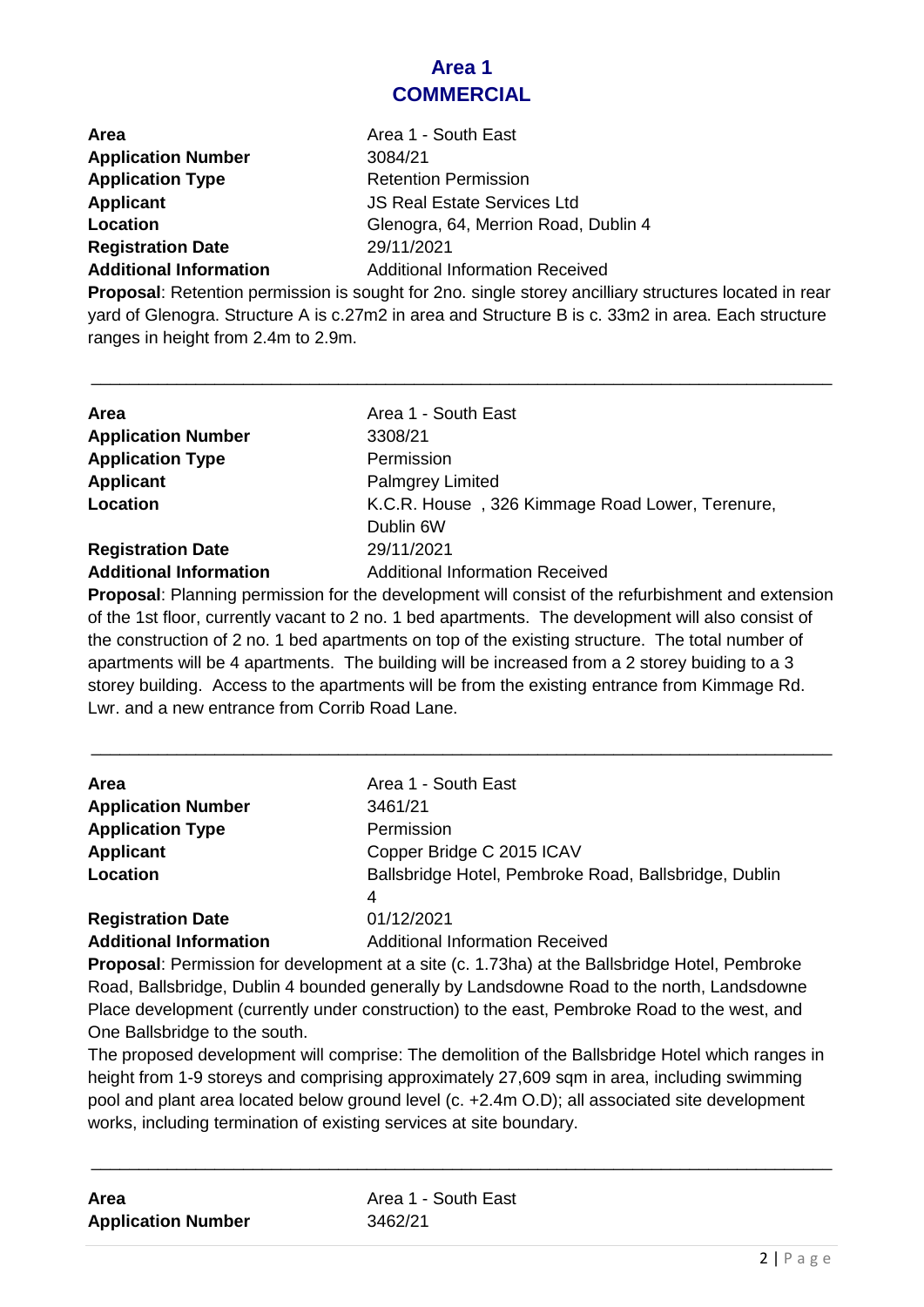**Application Type** Permission

**Applicant** Seabren Development Limited **Location** 120,122 and 124 Merrion Road, Dublin 4, D04 P8X5, D04H9V3 and D04R2X8 and the laneway to the rear on Shrewsbury Park.

### **Registration Date** 03/12/2021

**Additional Information** Additional Information Received

**Proposal**: The development will consist of a residential development of eight houses to the rear of No's 120, 122 and 124 Merrion Road. The new development will be accessed from a new vehicular entrance to 122 Merrion Road, from Merrion Road, the existing vehicular entrance will be blocked up and no. 122 Merrion Road will be altered to accommodate a new shared vehicular entrance to 122 Merrion Road and the 8 no. new houses. The development works at no. 122 Merrion Road, includes two storey demolition to the side and single storey demolition to the rear, remodelling of the house, 2 storey bay window to the front, repositioning of front door, a two storey rear and part side extension, single storey side extension, new dormer to the rear and all associated elevational alterations. The development includes works to the front boundary wall to no.122 Merrion Road, together with reconfiguration of the site boundaries of no's 120, 122 and 124, which will result in a reduction in the existing rear gardens of no's 120, 122 and 124 Merrion Road. The eight no. three storey houses (4 bedrooms houses with roof terrace) are set out in two terraces with rear gardens. The existing entrances and parking to no's 120 and 124 remain unchanged and two parking spaces are provided for no. 122 Merrion Road. Ten parking spaces are provided for the eight houses, one space per house and two communal visitor spaces, together with a shared surface access road, four visitor bicycle spaces and a seating area. Each of the houses will have a bin store to the front and a cycle store to the rear. The development provides for a pedestrian/cycle access to each of the proposed houses, along the existing gated laneway located to the rear of the site on Shrewsbury Park, which will be resurfaced with gravel and paving. The development includes all associated site development and excavation works above and below ground, drainage, and landscaping to facilitate the development on the overall site.

| Area                          | Area 1 - South East                    |
|-------------------------------|----------------------------------------|
| <b>Application Number</b>     | 3959/21                                |
| <b>Application Type</b>       | Permission                             |
| <b>Applicant</b>              | Leo Laboratories Limited T/A           |
| Location                      | Leo Pharma, 285 Cashel Road, Dublin 12 |
| <b>Registration Date</b>      | 29/11/2021                             |
| <b>Additional Information</b> |                                        |

\_\_\_\_\_\_\_\_\_\_\_\_\_\_\_\_\_\_\_\_\_\_\_\_\_\_\_\_\_\_\_\_\_\_\_\_\_\_\_\_\_\_\_\_\_\_\_\_\_\_\_\_\_\_\_\_\_\_\_\_\_\_\_\_\_\_\_\_\_\_\_\_\_\_\_\_\_\_

**Proposal**: Planning permission for the development will consist of construction of a single storey commodity store between buildings L and C and all associated site woks.

\_\_\_\_\_\_\_\_\_\_\_\_\_\_\_\_\_\_\_\_\_\_\_\_\_\_\_\_\_\_\_\_\_\_\_\_\_\_\_\_\_\_\_\_\_\_\_\_\_\_\_\_\_\_\_\_\_\_\_\_\_\_\_\_\_\_\_\_\_\_\_\_\_\_\_\_\_\_

| Area                          |  |
|-------------------------------|--|
| <b>Application Number</b>     |  |
| <b>Application Type</b>       |  |
| <b>Applicant</b>              |  |
| Location                      |  |
| <b>Registration Date</b>      |  |
| <b>Additional Information</b> |  |

**Area** Area 1 - South East **Application Number** 3960/21 **Permission The Iveagh Trust Location** The Iveagh Hostel, Bride Road, Dublin 8, D08R7DX **Registration Date** 29/11/2021

**Proposal: PROTECTED STRUCTURE: Permission for development at this 8 sq.m site: The Iveagh** Hostel, Bride Road, Dublin 8, D08R7DX, a protected structure (Record of Protected Structures ref. 860). The development will consist of: the removal of the existing concrete steps and landing located within the main entrance porch on the ground floor of the Iveagh Hostel which is situated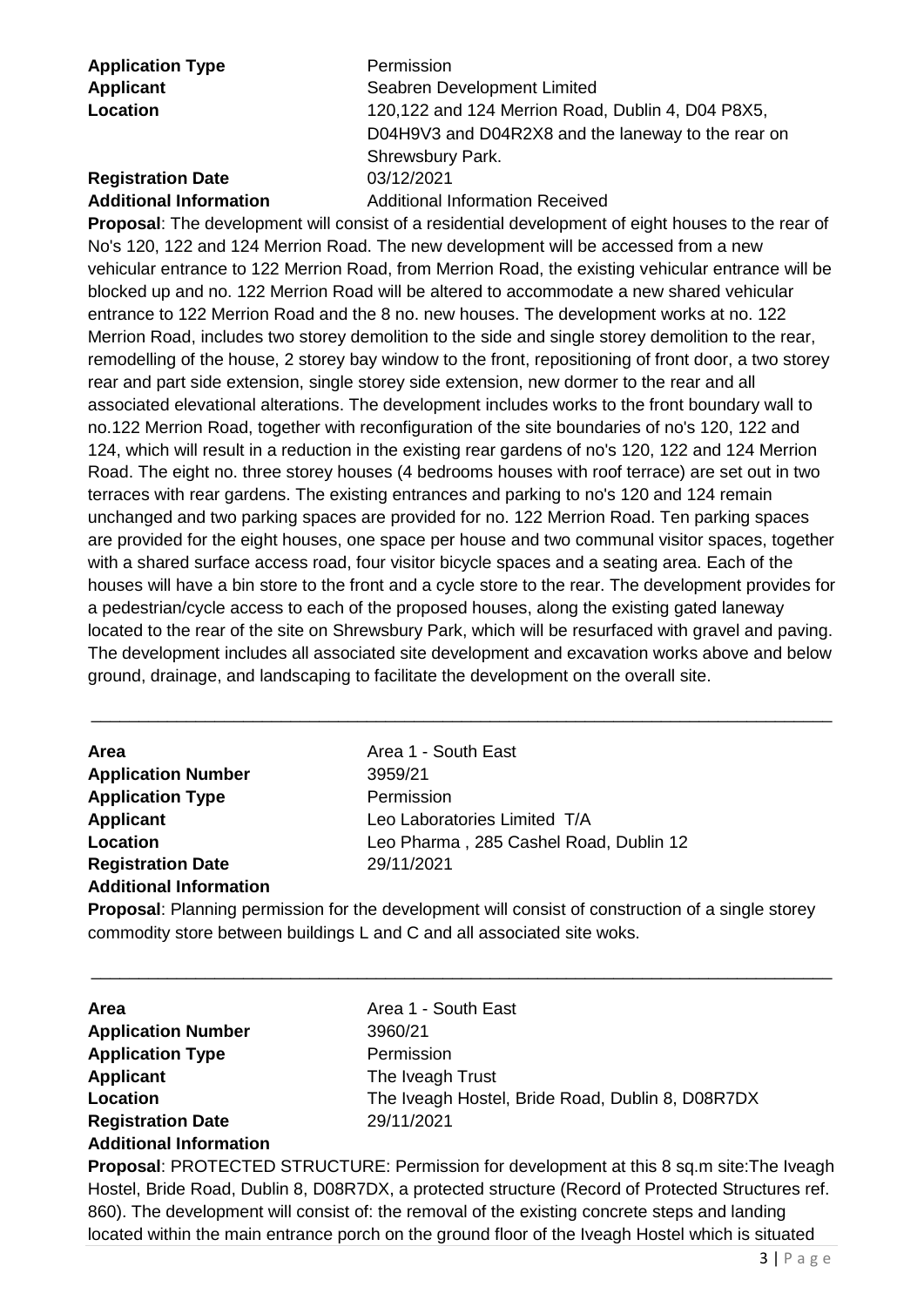on Bride Road. Remedial works are proposed to the existing steel structure which is currently supporting the existing landing. Replacement concrete stairs and landing are proposed together with associated site works.

\_\_\_\_\_\_\_\_\_\_\_\_\_\_\_\_\_\_\_\_\_\_\_\_\_\_\_\_\_\_\_\_\_\_\_\_\_\_\_\_\_\_\_\_\_\_\_\_\_\_\_\_\_\_\_\_\_\_\_\_\_\_\_\_\_\_\_\_\_\_\_\_\_\_\_\_\_\_

| <b>Area</b>               | Area 1 - South East                                  |
|---------------------------|------------------------------------------------------|
| <b>Application Number</b> | 3963/21                                              |
| <b>Application Type</b>   | Permission                                           |
| Applicant                 | 1 Merrion Land Limited                               |
| Location                  | Gowan Motors Compound Site, 169-177, Merrion Road,   |
|                           | Dublin 4. The site is located South of Merrion Road. |
| <b>Registration Date</b>  | 29/11/2021                                           |

#### **Additional Information**

**Proposal**: Planning permission for development at this site of c.0.28ha. The development is an amendment to the permitted development under DCC Reg. Ref. 4477/19. The alterations will consist of the following:

- Increase in number of units over permitted number by 8 no. units to 46 no. units comprising: 19 no. 1 bedroom, 24 no. 2 bedroom and 3 no. 3 bedroom apartments with associated north/south/east/west facing balconies/terraces.

- The provision of an additional storey to block A by lowering the ground floor to level with the street and increase in height by c.1.5m. Block A is now up to 6 storeys in height and will have 31 no. apartments (an increase of 6 no. above permitted).

- Alteration to Block B resulting in an overall reduction in height by c. 1.4m. Block B remains up to 4 storeys in height and will have 15 no. apartments (an increase of 2 no. above permitted).

- Increase in the length of Block A by c.6m.

- Removal of the basement and replacement with undercroft parking, with communal open space above.

- Alteration to the number of car parking to provide 17 no car parking spaces at undercroft level along with 4 no. motorcycle and 182 no. cycle parking spaces.

- Relocation of the ESB substation. All associated site development works, services provision, bin stores, plant stores, open space, vehicular/pedestrian access, landscaping and boundary treatment works.

\_\_\_\_\_\_\_\_\_\_\_\_\_\_\_\_\_\_\_\_\_\_\_\_\_\_\_\_\_\_\_\_\_\_\_\_\_\_\_\_\_\_\_\_\_\_\_\_\_\_\_\_\_\_\_\_\_\_\_\_\_\_\_\_\_\_\_\_\_\_\_\_\_\_\_\_\_\_

| <b>Area</b>                   | Area 1 - South East                  |
|-------------------------------|--------------------------------------|
| <b>Application Number</b>     | 3965/21                              |
| <b>Application Type</b>       | Permission                           |
| <b>Applicant</b>              | Paul O'Reilly                        |
| Location                      | 1 Coolevin Road, Long Lane, Dublin 8 |
| <b>Registration Date</b>      | 29/11/2021                           |
| <b>Additional Information</b> |                                      |

**Proposal**: Full planning permission for the following to the existing end of terrace two storey house with adjoining two storey flat roof side extension with single storey extension to rear:

Permission to demolish existing adjoining side & rear extension. Permission requested to redesign the existing original end of terrace house with a single storey tile roof extension to front with a redesign of the interior on both floors with glazing-door openings changed to accommodate new layout.

Permission requested to erect a two storey fully service hipped dwelling with single storey extension to front with window box on first floor gable to the end of original the terrace house. Alterations to boundary walls to accommodate new layout. Maintain connection to existing drainage and allow new connection for proposed house and all ancillary site works.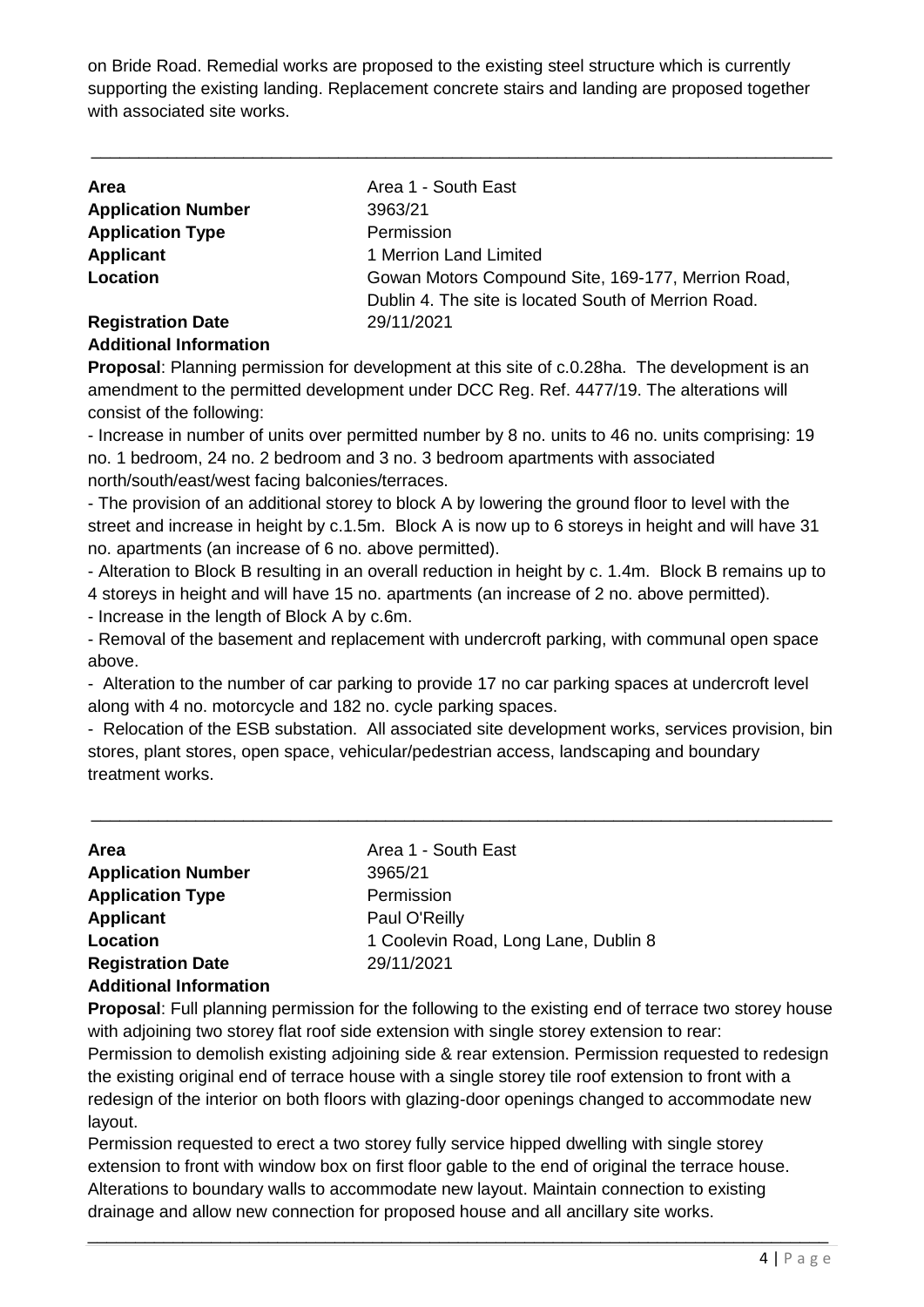| Area                          | Area 1 - South East                                |
|-------------------------------|----------------------------------------------------|
| <b>Application Number</b>     | 3972/21                                            |
| <b>Application Type</b>       | Permission                                         |
| <b>Applicant</b>              | Rathmines Park Management Company                  |
| Location                      | Auburn House Residents carparking lot at Rathmines |
|                               | Park, Rathmines, Dublin 6                          |
| <b>Registration Date</b>      | 30/11/2021                                         |
| <b>Additional Information</b> |                                                    |

**Proposal**: Planning permission is sought for the erection of two metre high boundary metal fence to south and west side of existing carpark with associated gates, revised signage, and ancillary site works.

\_\_\_\_\_\_\_\_\_\_\_\_\_\_\_\_\_\_\_\_\_\_\_\_\_\_\_\_\_\_\_\_\_\_\_\_\_\_\_\_\_\_\_\_\_\_\_\_\_\_\_\_\_\_\_\_\_\_\_\_\_\_\_\_\_\_\_\_\_\_\_\_\_\_\_\_\_\_

| Area                          | Area 1 - South East                 |
|-------------------------------|-------------------------------------|
| <b>Application Number</b>     | 3977/21                             |
| <b>Application Type</b>       | Permission                          |
| <b>Applicant</b>              | Mr. Nicholas Toppin                 |
| Location                      | 12 Clare Street, Dublin 2, D02 AX56 |
| <b>Registration Date</b>      | 01/12/2021                          |
| <b>Additional Information</b> |                                     |

**Proposal**: PROTECTED STRUCTURE: Planning permission for development comprising the change of use of a protected structure from office use to residential use (a five bedroom, four storey over basement, single dwelling unit) and works to a protected structure including the installation of a new kitchen in the basement and a shower room in the existing extension to rear at ground floor level, along with associated decoration including painting, tiling and flooring and all associated site development works.

\_\_\_\_\_\_\_\_\_\_\_\_\_\_\_\_\_\_\_\_\_\_\_\_\_\_\_\_\_\_\_\_\_\_\_\_\_\_\_\_\_\_\_\_\_\_\_\_\_\_\_\_\_\_\_\_\_\_\_\_\_\_\_\_\_\_\_\_\_\_\_\_\_\_\_\_\_\_

| <b>Area</b>                | Area 1 - South East                                           |
|----------------------------|---------------------------------------------------------------|
| <b>Application Number</b>  | 3979/21                                                       |
| <b>Application Type</b>    | Permission                                                    |
| Applicant                  | Tullington Limited, General Partner on behalf of the Victoria |
| <b>Limited Partnership</b> |                                                               |
| Location                   | 1 and 2 Haddington Road (also known as Victoria               |
|                            | Buildings), Ballsbridge, Dublin 4                             |
| <b>Registration Date</b>   | 01/12/2021                                                    |
| Additional Information     |                                                               |

### **Additional Information**

**Proposal**: Permission for development at a site of 0.0514 ha (514 sq.m).

The development will principally consist of: the removal of plant equipment at roof level of No. 2 Haddington Road and the provision of an office extension of c. 369 sq.m comprising 1 no. storey vertical extension (c. 318 sq.m) increasing the height of No. 2 Haddington Road from 4 no. storeys over basement to 5 no. storeys over basement and the provision of a lateral extension (c.51 sq.m) at third floor level (infilling of balconies).

The development will also include: associated elevational changes; screened plant, sedum roof and all associated site and development works above and below ground.

There are no works proposed to No. 1 Haddington Road which forms part of the subject site.

| Area                      |  |
|---------------------------|--|
| <b>Application Number</b> |  |
| <b>Application Type</b>   |  |

**Area** Area 1 - South East **Application Number** 3981/21 **Retention Permission**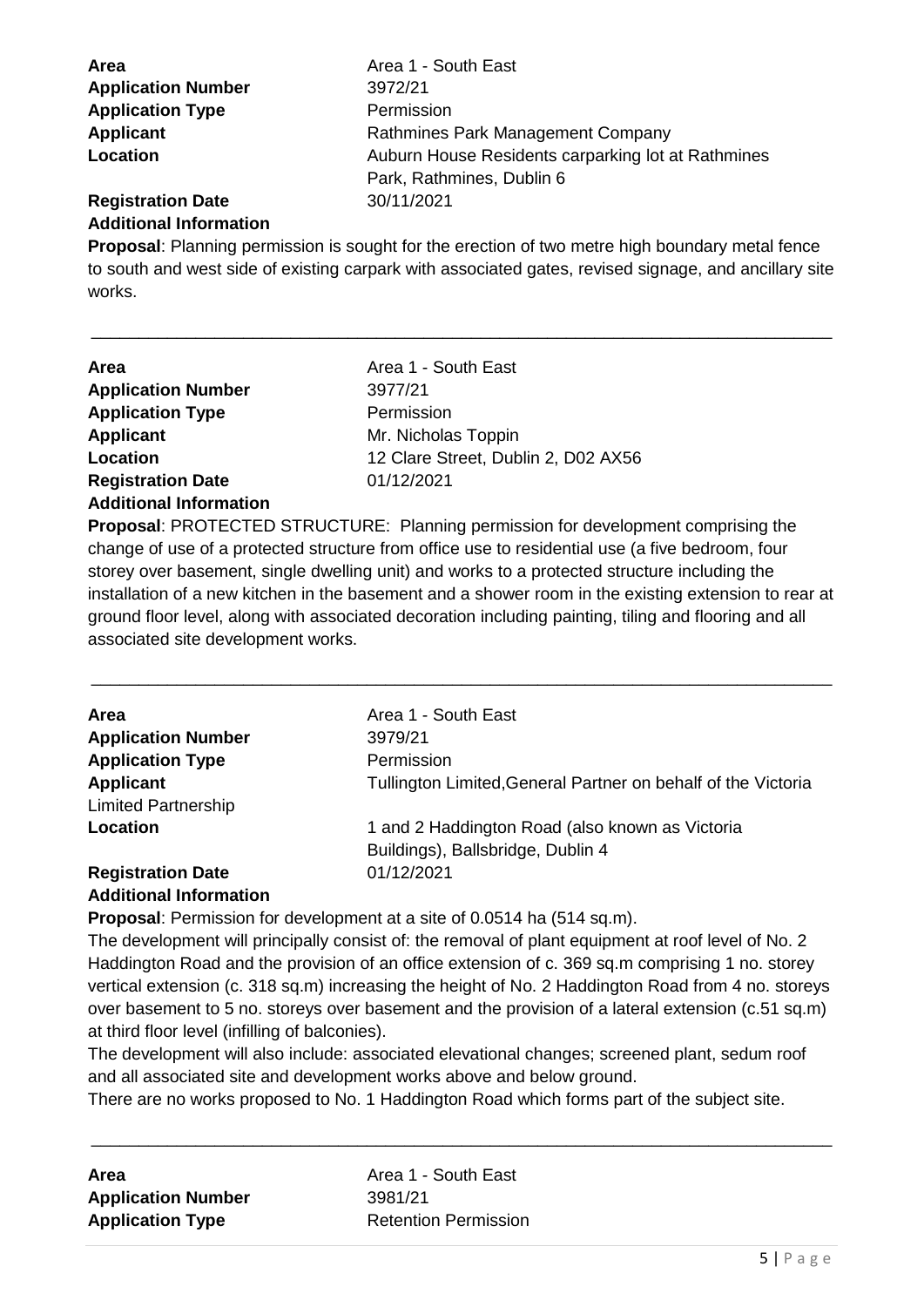### **Applicant** Michael Weir **Registration Date** 01/12/2021 **Additional Information**

**Location** 62 Clanbrassil Street Upper, Dublin 8

**Proposal**: PLANNING PERMISSION AND RETENTION PERMISSION: Planning permission for the development consist of changing the use of the existing barbershop (56sqm) on ground floor to a mini cafe restaurant in line with current permitted uses and retention permission for the work of changing the shop front and altering car parking space to an external seating area and an extension work at backyard for a toilet.

\_\_\_\_\_\_\_\_\_\_\_\_\_\_\_\_\_\_\_\_\_\_\_\_\_\_\_\_\_\_\_\_\_\_\_\_\_\_\_\_\_\_\_\_\_\_\_\_\_\_\_\_\_\_\_\_\_\_\_\_\_\_\_\_\_\_\_\_\_\_\_\_\_\_\_\_\_\_

| <b>Area</b>               | Area 1 - South East                  |
|---------------------------|--------------------------------------|
| <b>Application Number</b> | 3985/21                              |
| <b>Application Type</b>   | Permission                           |
| <b>Applicant</b>          | Royal College of Surgeons in Ireland |
| Location                  | 123, St Stephens Green, Dublin 2     |
| <b>Registration Date</b>  | 02/12/2021                           |

#### **Additional Information**

**Proposal**: Planning permission for development along the St. Stephen's Green & York Street elevations of our building at 123 St. Stephen's Green, Dublin 2 (within the curtilage of a protected structure - R.P.S. ref: 7815).

Development comprising specialist conservation and restoration to the east (front) façade to St. Stephen's Green and the historic elevations to the south (left) façade to York Street. along with the recovering of the historic roofs to the Royal College of Surgeons in Ireland (a protected structure), 123 St. Stephen's Green, Dublin 2.

Development works will consist of the cleaning, repair, and repointing of all stonework and statuary, including renewal/replacement of previous cementitious repairs in matching stone and installation of lead flashings; conservation of all windows and main St. Stephen's Green entrance door, including reinstatement of original glazing bar pattern to St. Stephen's Green elevation windows; conservation and repair of the decorative ironwork railings; repair and re-slating of the historic roofs, with replacement of existing modern rooflights/lanterns, and renewal of all lead and copper coverings, linings, and flashings; and all associated site works. The proposed works are intended to reinstate the original character of the building in compliance with good conservation practice.

\_\_\_\_\_\_\_\_\_\_\_\_\_\_\_\_\_\_\_\_\_\_\_\_\_\_\_\_\_\_\_\_\_\_\_\_\_\_\_\_\_\_\_\_\_\_\_\_\_\_\_\_\_\_\_\_\_\_\_\_\_\_\_\_\_\_\_\_\_\_\_\_\_\_\_\_\_\_

| <b>Area</b>                   | Area 1 - South East                               |
|-------------------------------|---------------------------------------------------|
| <b>Application Number</b>     | 3990/21                                           |
| <b>Application Type</b>       | Permission                                        |
| <b>Applicant</b>              | <b>Timothy McCormick</b>                          |
| Location                      | 13, Ontario Terrace, Ranelagh, Dublin 6, D06 W573 |
| <b>Registration Date</b>      | 02/12/2021                                        |
| <b>Additional Information</b> |                                                   |

#### **Proposal**: PROTECTED STRUCTURE: Planning permission is sought for works to facilitate provision of self-contained unit at basement level, including:

- Existing staircase (non-original) to be removed;
- Replacement of existing concrete floor with new insulated and damp proofed concrete floor;
- Damp proofing external walls;
- Install calsitherm dry lining to external walls;
- Modify 2 no. existing internal door opes;
- Replace non-original internal doors;
- Replace existing plasterboard ceiling to basement with fireline board;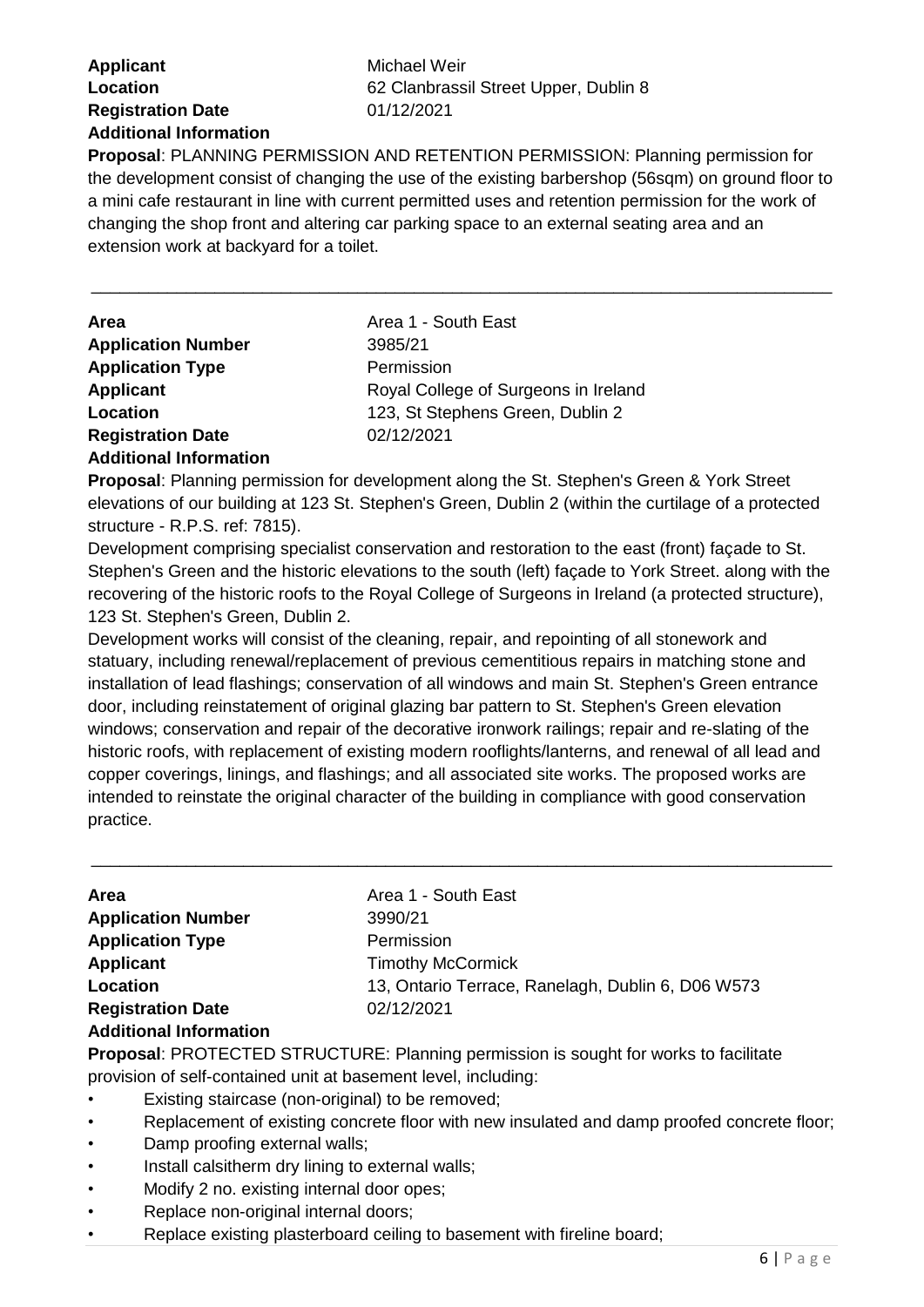- Installation of new stud work partition separating kitchen from proposed living/dining room;
- Install new kitchen and bathroom;
- Provide new plumbing and electrical installations;
- Complete redecoration;
- Replace non-original window to basement rear return with new double doors to patio;

• Demolition of existing lean-to boiler house in rear garden (all at basement level) and replacement of first floor return window with door and provision of granite platform and steps from here to garden level;

\_\_\_\_\_\_\_\_\_\_\_\_\_\_\_\_\_\_\_\_\_\_\_\_\_\_\_\_\_\_\_\_\_\_\_\_\_\_\_\_\_\_\_\_\_\_\_\_\_\_\_\_\_\_\_\_\_\_\_\_\_\_\_\_\_\_\_\_\_\_\_\_\_\_\_\_\_\_

Landscaping works front and rear.

| Area                      | Area 1 - South East                                   |
|---------------------------|-------------------------------------------------------|
| <b>Application Number</b> | 3993/21                                               |
| <b>Application Type</b>   | Permission                                            |
| Applicant                 | Thomas A Menton                                       |
| Location                  | To the rear of 38 and 40 Rathdown Park (also known as |
|                           | 36A Rathdown Park), Terenure, Dublin 6                |
| <b>Registration Date</b>  | 02/12/2021                                            |
|                           |                                                       |

### **Additional Information**

**Proposal**: Planning permission at this site for development consisting of forming a new pedestrian gate in the front boundary wall.

\_\_\_\_\_\_\_\_\_\_\_\_\_\_\_\_\_\_\_\_\_\_\_\_\_\_\_\_\_\_\_\_\_\_\_\_\_\_\_\_\_\_\_\_\_\_\_\_\_\_\_\_\_\_\_\_\_\_\_\_\_\_\_\_\_\_\_\_\_\_\_\_\_\_\_\_\_\_

| <b>Area</b>                   | Area 1 - South East                                |
|-------------------------------|----------------------------------------------------|
| <b>Application Number</b>     | 3997/21                                            |
| <b>Application Type</b>       | Permission                                         |
| Applicant                     | <b>Chris Dardis</b>                                |
| Location                      | 47, Raglan Road, Ballsbridge, Dublin 4 and backing |
|                               | onto Raglan Lane                                   |
| <b>Registration Date</b>      | 03/12/2021                                         |
| <b>Additional Information</b> |                                                    |

**Proposal**: PROTECTED STRUCTURE: Planning permission for amendments to previously granted planning permission (Application no.2451/21) consisting of; (1) Additional construction to include bin store, utility & bike store, (2) increase in height of parapet wall along southern boundary, (3) new timber fins to side elevation, (4) Changes to bedroom 1 window & (5) Changes to kitchen window, and any associated elevational and site changes, all at No. 47 Raglan Road, Ballsbridge, Dublin 4 and backing onto Raglan Lane, which is a protected structure.

\_\_\_\_\_\_\_\_\_\_\_\_\_\_\_\_\_\_\_\_\_\_\_\_\_\_\_\_\_\_\_\_\_\_\_\_\_\_\_\_\_\_\_\_\_\_\_\_\_\_\_\_\_\_\_\_\_\_\_\_\_\_\_\_\_\_\_\_\_\_\_\_\_\_\_\_\_\_

| Area                          | Area 1 - South East         |
|-------------------------------|-----------------------------|
| <b>Application Number</b>     | 3998/21                     |
| <b>Application Type</b>       | Permission                  |
| Applicant                     | <b>IPUT</b> plc             |
| Location                      | 46, Pearse Street, Dublin 2 |
| <b>Registration Date</b>      | 03/12/2021                  |
| <b>Additional Information</b> |                             |

**Proposal**: PROTECTED STRUCTURE: Planning permission for development at No. 46 Pearse Street, Dublin 2 (a three storey over basement Protected Structure). The proposed development will consist of the painting of a mural by a professional artist(s) on part of the east gable elevation of No. 46 Pearse Street, facing Magennis Place, Dublin 2. The purpose of the development is to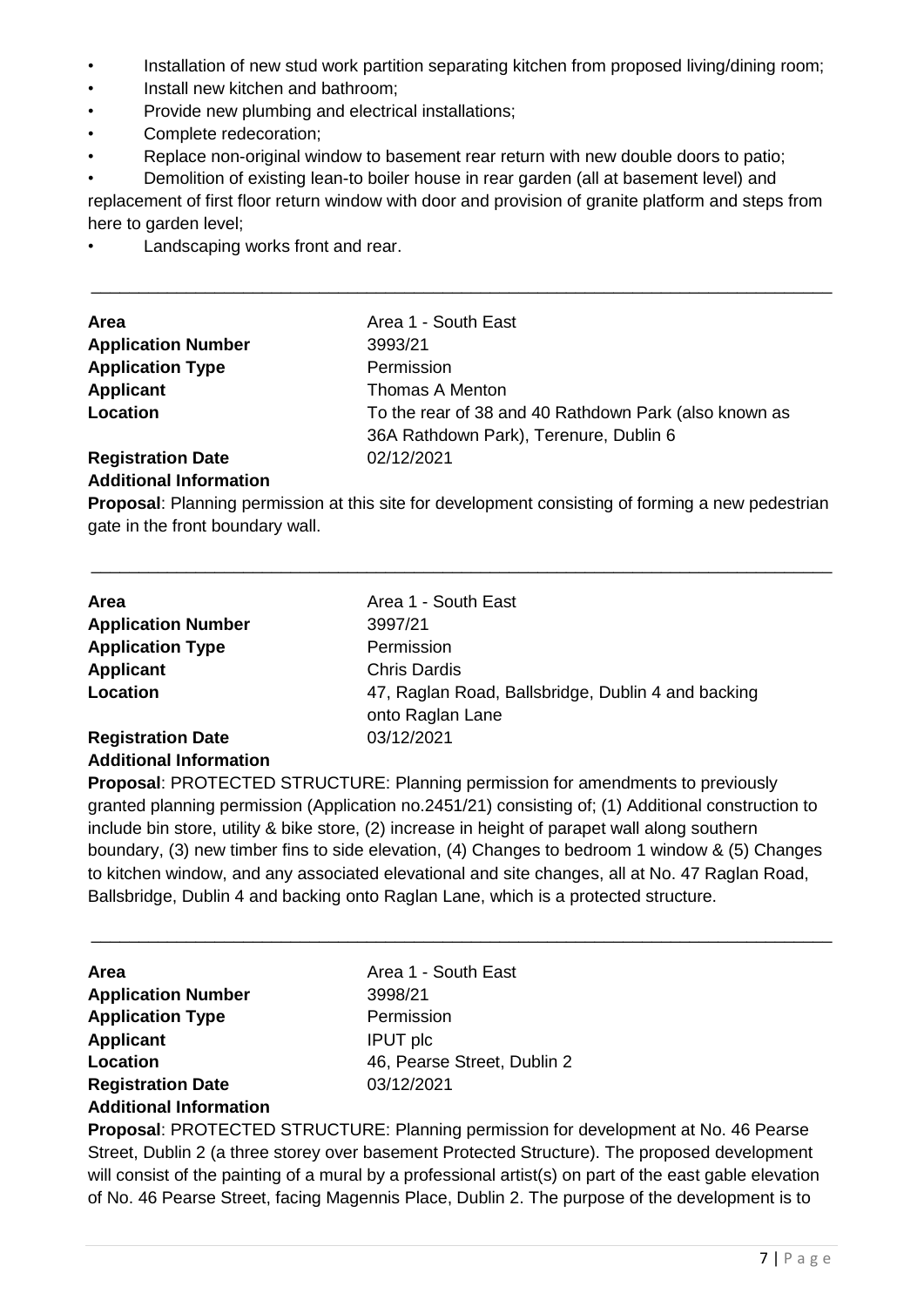discourage unlawful graffiti and to make a positive contribution to the streetscape and surrounding vicinity.

\_\_\_\_\_\_\_\_\_\_\_\_\_\_\_\_\_\_\_\_\_\_\_\_\_\_\_\_\_\_\_\_\_\_\_\_\_\_\_\_\_\_\_\_\_\_\_\_\_\_\_\_\_\_\_\_\_\_\_\_\_\_\_\_\_\_\_\_\_\_\_\_\_\_\_\_\_\_

| <b>Area</b>                   | Area 1 - South East                                                                                 |
|-------------------------------|-----------------------------------------------------------------------------------------------------|
| <b>Application Number</b>     | 4135/16/X1                                                                                          |
| <b>Application Type</b>       | <b>Extension of Duration of Permission</b>                                                          |
| Applicant                     | <b>Stephen Ritchie</b>                                                                              |
| Location                      | 5, Kimmage Grove, Kimmage, Dublin 6W                                                                |
| <b>Registration Date</b>      | 03/12/2021                                                                                          |
| <b>Additional Information</b> |                                                                                                     |
|                               | <b>Proposal:</b> EXT, OF DUPATION: Construction of a 2-storous 2 hodroom bouse abutting an existing |

**Proposal**: EXT. OF DURATION: Construction of a 2-storey, 2 bedroom house abutting an existing 2-storey end of terrace house including a new vehicular access on lands adjoining 5 Kimmage Grove.

\_\_\_\_\_\_\_\_\_\_\_\_\_\_\_\_\_\_\_\_\_\_\_\_\_\_\_\_\_\_\_\_\_\_\_\_\_\_\_\_\_\_\_\_\_\_\_\_\_\_\_\_\_\_\_\_\_\_\_\_\_\_\_\_\_\_\_\_\_\_\_\_\_\_\_\_\_\_

| <b>Area</b>               | Area 1 - South East                                    |
|---------------------------|--------------------------------------------------------|
| <b>Application Number</b> | WEB5175/21                                             |
| <b>Application Type</b>   | Permission                                             |
| <b>Applicant</b>          | Manderley Holdings Ltd & Robert O'Grady                |
| Location                  | 5a, Baggot Court, (located between Baggot Street Lower |
|                           | and Pembroke Lane), Dublin 2                           |
| <b>Registration Date</b>  | 03/12/2021                                             |
|                           |                                                        |

### **Additional Information**

**Proposal**: The renovation and extension of an existing mews building to accommodate 1no. three storey single bed terraced mews dwelling with an overall height of 7.66m to match neighbouring properties and a gross floor area of 53.14 sq.m with a terrace to the rear at second floor level and all associated site works.

| Area 1          |
|-----------------|
| <b>DOMESTIC</b> |

\_\_\_\_\_\_\_\_\_\_\_\_\_\_\_\_\_\_\_\_\_\_\_\_\_\_\_\_\_\_\_\_\_\_\_\_\_\_\_\_\_\_\_\_\_\_\_\_\_\_\_\_\_\_\_\_\_\_\_\_\_\_\_\_\_\_\_\_\_\_\_\_\_\_\_\_\_\_

| Area                          | Area 1 - South East                                                                    |
|-------------------------------|----------------------------------------------------------------------------------------|
| <b>Application Number</b>     | 3214/21                                                                                |
| <b>Application Type</b>       | Permission                                                                             |
| <b>Applicant</b>              | Peter and Dr. Mary Jones                                                               |
| Location                      | 34 Lansdowne Road, Ballsbridge, Dublin 4                                               |
| <b>Registration Date</b>      | 30/11/2021                                                                             |
| <b>Additional Information</b> | <b>Additional Information Received</b>                                                 |
|                               | Proposal: PROTECTED STRUCTURE: planning permission for a single storey pavilion room / |
| home office in rear garden.   |                                                                                        |

| <b>Area</b>                   | Area 1 - South East                             |
|-------------------------------|-------------------------------------------------|
| <b>Application Number</b>     | 3969/21                                         |
| <b>Application Type</b>       | Permission                                      |
| <b>Applicant</b>              | Joseph Hughes                                   |
| Location                      | 23 Synge Street, Portobello, Dublin 8, D08 P6YR |
| <b>Registration Date</b>      | 30/11/2021                                      |
| <b>Additional Information</b> |                                                 |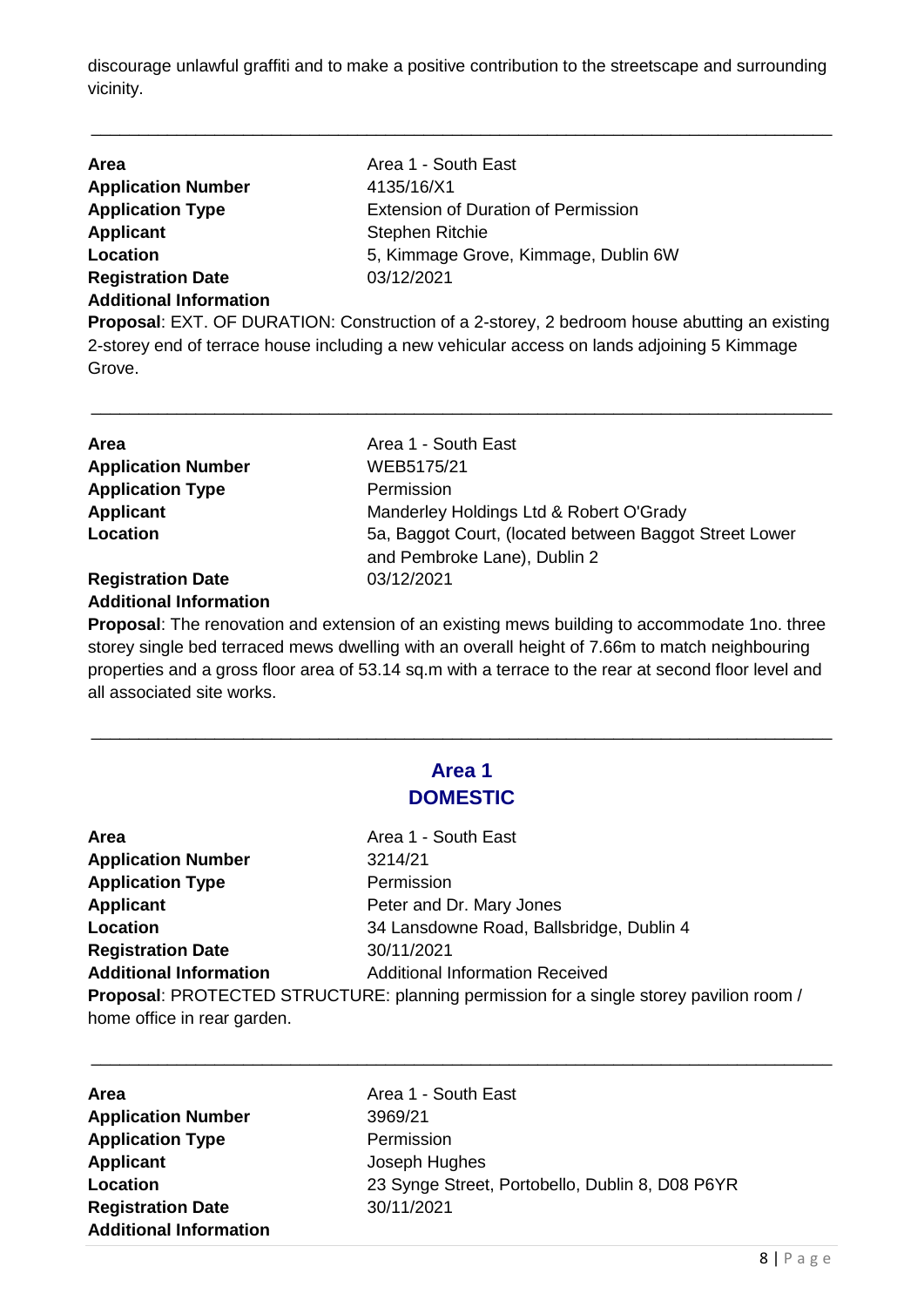**Proposal**: PROTECTED STRUCTURE: planning permission is sought for (i) attic conversion from current void into a bedroom and en suite bathroom, (ii) addition of a dormer window onto the rear roof of the house & (iii) addition of two velux windows at rear.

\_\_\_\_\_\_\_\_\_\_\_\_\_\_\_\_\_\_\_\_\_\_\_\_\_\_\_\_\_\_\_\_\_\_\_\_\_\_\_\_\_\_\_\_\_\_\_\_\_\_\_\_\_\_\_\_\_\_\_\_\_\_\_\_\_\_\_\_\_\_\_\_\_\_\_\_\_\_

| <b>Area</b>                   | Area 1 - South East                              |
|-------------------------------|--------------------------------------------------|
| <b>Application Number</b>     | 4004/21                                          |
| <b>Application Type</b>       | Permission                                       |
| Applicant                     | Paz Ferrer and Carlos Bertomeu                   |
| Location                      | 71, Eglinton Road, Donnybrook, Dublin 4, D04C2W1 |
| <b>Registration Date</b>      | 03/12/2021                                       |
| <b>Additional Information</b> |                                                  |

**Proposal**: The development will consist of demolition of existing two storey/double-height atrium extension at rear and construction of a single-storey kitchen and three storey dining/bedroom extension at rear (131.5msq), with rooflights, new rooflight to existing bathroom at side, widening of vehicular entrance at front, landscaping works to front garden and all associated services and siteworks.

\_\_\_\_\_\_\_\_\_\_\_\_\_\_\_\_\_\_\_\_\_\_\_\_\_\_\_\_\_\_\_\_\_\_\_\_\_\_\_\_\_\_\_\_\_\_\_\_\_\_\_\_\_\_\_\_\_\_\_\_\_\_\_\_\_\_\_\_\_\_\_\_\_\_\_\_\_\_

| Area                          | Area 1 - South East                     |
|-------------------------------|-----------------------------------------|
| <b>Application Number</b>     | 4005/21                                 |
| <b>Application Type</b>       | Permission                              |
| <b>Applicant</b>              | Jane O'Hanlon                           |
| Location                      | 55, Nutley Avenue, Donnybrook, Dublin 4 |
| <b>Registration Date</b>      | 03/12/2021                              |
| <b>Additional Information</b> |                                         |

**Proposal**: PERMISSION & RETENTION: The development consists of:

A. Permission to construct a first floor extension over existing ground floor bedroom to front of dwelling.

B. Permission to construct a second floor extension which involves the removal of existing roof and replacing it with a new dormer style roof with accommodation for 2 no. bedrooms with ensuites.

C. Permission to carry out alterations to existing elevations including, the constructon of new gable styled walls to front, new windows to front and rear of second roof dormer extension and construction of decorative mouldings to front/rear elevations.

D. Permission to construct a new roof canopy over the front entrance

E. Retention permission for a single storey detached home-office/garden room to the rear of the site and all ancillary site works.

\_\_\_\_\_\_\_\_\_\_\_\_\_\_\_\_\_\_\_\_\_\_\_\_\_\_\_\_\_\_\_\_\_\_\_\_\_\_\_\_\_\_\_\_\_\_\_\_\_\_\_\_\_\_\_\_\_\_\_\_\_\_\_\_\_\_\_\_\_\_\_\_\_\_\_\_\_\_

| <b>Area</b>                   | Area 1 - South East       |
|-------------------------------|---------------------------|
| <b>Application Number</b>     | 4006/21                   |
| <b>Application Type</b>       | Permission                |
| <b>Applicant</b>              | Yvonne O'Meara            |
| Location                      | 18, Leeson Park, Dublin 6 |
| <b>Registration Date</b>      | 03/12/2021                |
| <b>Additional Information</b> |                           |

**Proposal**: PROTECTED STRUCTURE: Planning permission for the following works at single family dwelling at 18 Leeson Park, Dublin D06 H7T2, (Protected Structure): (a) The removal of a non-original timber framed w. c. extension to the side at about hall floor level and the non-original roofs and walls of the garage and outhouse at garden level (total c.42sqm); (b) the construction of a new four-storey/split-level infill extension to the side set-back behind the building line of No 17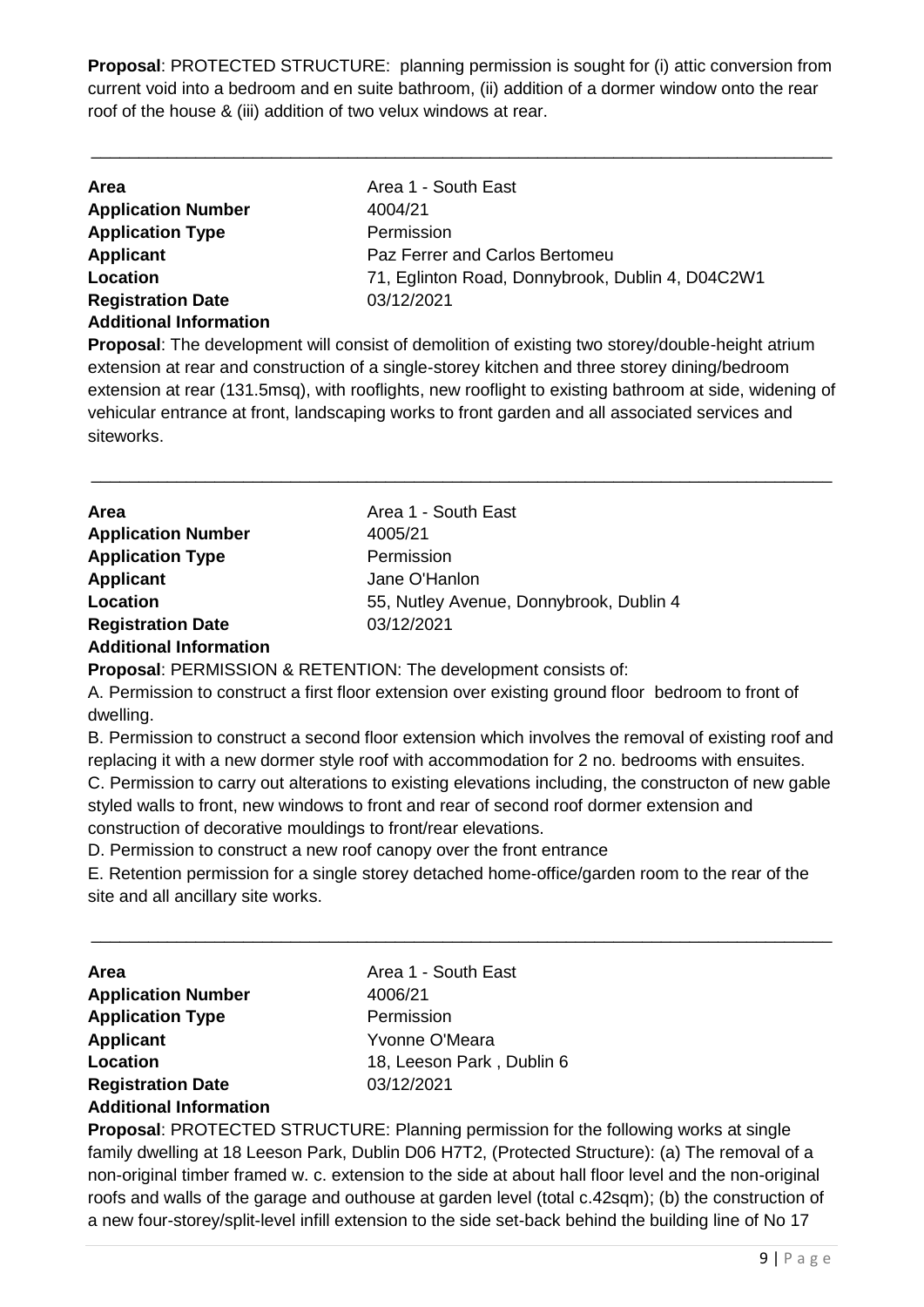Leeson Park; (c), a single storey extension to the rear; (extensions (b) and (c) total c. 99sqm); (d) the re-roofing of the original garage and part of outhouse; (e) the alteration/provision of openings in the side wall to provide access to the extension; (f) the removal of non-original bathrooms; (g) the provision of a new opening (incorporating two existing windows) to the main rear room at garden level; (h) associated drainage works.

\_\_\_\_\_\_\_\_\_\_\_\_\_\_\_\_\_\_\_\_\_\_\_\_\_\_\_\_\_\_\_\_\_\_\_\_\_\_\_\_\_\_\_\_\_\_\_\_\_\_\_\_\_\_\_\_\_\_\_\_\_\_\_\_\_\_\_\_\_\_\_\_\_\_\_\_\_\_

| <b>Area</b>               | Area 1 - South East                                    |
|---------------------------|--------------------------------------------------------|
| <b>Application Number</b> | 4007/21                                                |
| <b>Application Type</b>   | Permission                                             |
| <b>Applicant</b>          | Jenny Anne Corkery and Cillian McGovern                |
| Location                  | Rear of 13 Emorville Avenue, Portobello, Dublin 8, D08 |
|                           | <b>R22W</b>                                            |
| <b>Registration Date</b>  | 03/12/2021                                             |
|                           |                                                        |

#### **Additional Information**

**Proposal**: The development will consist of proposed amendments to previously approved planning application Ref: WEB1496/21. Proposed amendments include; the addition of a low pitched zinc roof and rooflight to accommodate a non habitable storage room (area 7sqm) and modifications to the east facade to include an additional false window.

\_\_\_\_\_\_\_\_\_\_\_\_\_\_\_\_\_\_\_\_\_\_\_\_\_\_\_\_\_\_\_\_\_\_\_\_\_\_\_\_\_\_\_\_\_\_\_\_\_\_\_\_\_\_\_\_\_\_\_\_\_\_\_\_\_\_\_\_\_\_\_\_\_\_\_\_\_\_

| <b>Area</b>                   | Area 1 - South East                                |
|-------------------------------|----------------------------------------------------|
| <b>Application Number</b>     | 4008/21                                            |
| <b>Application Type</b>       | Permission                                         |
| Applicant                     | Joe & Natalie Barrett                              |
| Location                      | 1, Greenfield Park, Donnybrook, Dublin 4, D04 H1X7 |
| <b>Registration Date</b>      | 03/12/2021                                         |
| <b>Additional Information</b> |                                                    |

**Proposal**: The development will consist of alterations and extensions to the existing dwelling to provide a 5 bedroom two storey over basement family home. The works include demolition of single storey garden shed (c.31.8msq); construction of part single storey and part two storey over basement extension to north east elevation; alterations and extension to existing attic level including new rooflights and dormer window to rear; new single storey garden shed at west boundary; internal refurbishment and remodelling works to existing dwelling; all associated landscaping, boundary treatments, SUDS drainage, and all other ancillary site development work necessary to facilitate the development on site.

\_\_\_\_\_\_\_\_\_\_\_\_\_\_\_\_\_\_\_\_\_\_\_\_\_\_\_\_\_\_\_\_\_\_\_\_\_\_\_\_\_\_\_\_\_\_\_\_\_\_\_\_\_\_\_\_\_\_\_\_\_\_\_\_\_\_\_\_\_\_\_\_\_\_\_\_\_\_

| <b>Area</b>                   | Area 1 - South East                     |
|-------------------------------|-----------------------------------------|
| <b>Application Number</b>     | WEB5148/21                              |
| <b>Application Type</b>       | Permission                              |
| <b>Applicant</b>              | James Alex Doran                        |
| Location                      | 50, Grosvenor Lane, Rathmines, Dublin 6 |
| <b>Registration Date</b>      | 29/11/2021                              |
| <b>Additional Information</b> |                                         |

**Proposal**: The development will consist of the partial demolition of the existing rear wall and roof, and the erection of a part first floor, part two storey extension to the rear of the existing end of terrace dwelling house, including one new rooflight at ground floor level and two new rooflights at first floor level.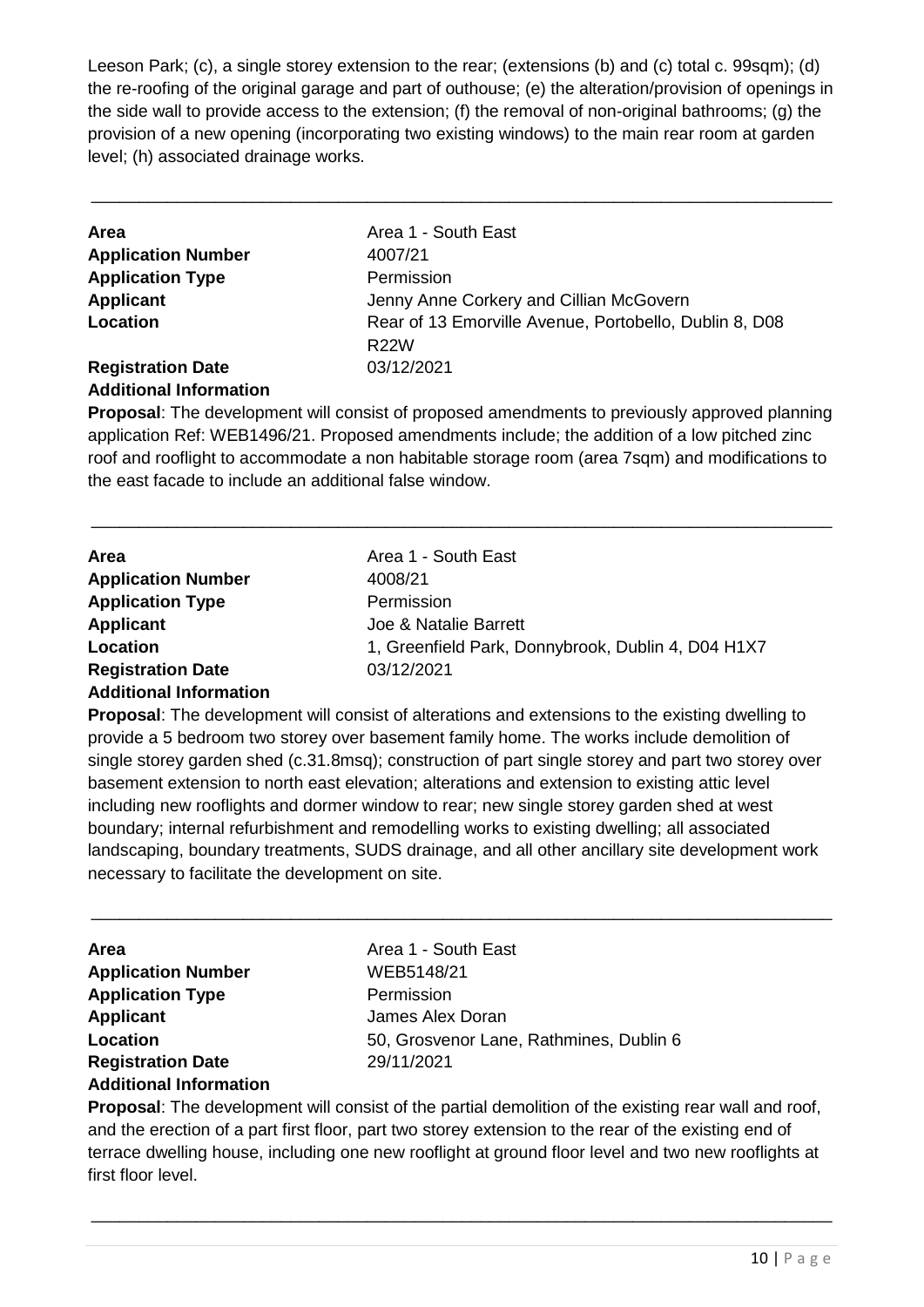| Area 1 - South East                     |
|-----------------------------------------|
| WEB5149/21                              |
| Permission                              |
| David Ryan                              |
| 49, Grosvenor Lane, Rathmines, Dublin 6 |
| 29/11/2021                              |
|                                         |

#### **Additional Information**

**Proposal**: The development will consist of the partial demolition of the existing rear wall and roof, and the erection of a part first-floor, part two-storey extension to the rear of the existing terraced dwelling house, including one new rooflight at ground floor level and two new rooflights at first floor level.

\_\_\_\_\_\_\_\_\_\_\_\_\_\_\_\_\_\_\_\_\_\_\_\_\_\_\_\_\_\_\_\_\_\_\_\_\_\_\_\_\_\_\_\_\_\_\_\_\_\_\_\_\_\_\_\_\_\_\_\_\_\_\_\_\_\_\_\_\_\_\_\_\_\_\_\_\_\_

| <b>Area</b>                   | Area 1 - South East                    |
|-------------------------------|----------------------------------------|
| <b>Application Number</b>     | WEB5151/21                             |
| <b>Application Type</b>       | Permission                             |
| <b>Applicant</b>              | David Farrelly                         |
| Location                      | 28, Lavarna Grove, Terenure, Dublin 6w |
| <b>Registration Date</b>      | 29/11/2021                             |
| <b>Additional Information</b> |                                        |

**Proposal**: Dormer window to existing converted attic space to rear of existing dwelling, and all associated site works.

\_\_\_\_\_\_\_\_\_\_\_\_\_\_\_\_\_\_\_\_\_\_\_\_\_\_\_\_\_\_\_\_\_\_\_\_\_\_\_\_\_\_\_\_\_\_\_\_\_\_\_\_\_\_\_\_\_\_\_\_\_\_\_\_\_\_\_\_\_\_\_\_\_\_\_\_\_\_

| Area                          | Area 1 - South East                             |
|-------------------------------|-------------------------------------------------|
| <b>Application Number</b>     | WEB5153/21                                      |
| <b>Application Type</b>       | Permission                                      |
| <b>Applicant</b>              | <b>Declan Connolly</b>                          |
| Location                      | 1, Eglinton Park, Donnybrook, Dublin 4 D04 N8X9 |
| <b>Registration Date</b>      | 29/11/2021                                      |
| <b>Additional Information</b> |                                                 |
|                               |                                                 |

**Proposal**: -Demolition of the existing single storey garage / extension to the side.

-Construction of a new two storey extension to the side of the existing house including part single storey to rear and new two storey bay window to the front.

-Infill of front covered porch including alterations to brick piers and relocation / replacement of front door / side windows.

\_\_\_\_\_\_\_\_\_\_\_\_\_\_\_\_\_\_\_\_\_\_\_\_\_\_\_\_\_\_\_\_\_\_\_\_\_\_\_\_\_\_\_\_\_\_\_\_\_\_\_\_\_\_\_\_\_\_\_\_\_\_\_\_\_\_\_\_\_\_\_\_\_\_\_\_\_\_

-All associated internal and external alterations, site, landscaping, drainage and ancillary works.

| <b>Area</b>                   | Area 1 - South East                |
|-------------------------------|------------------------------------|
| <b>Application Number</b>     | WEB5158/21                         |
| <b>Application Type</b>       | Permission                         |
| <b>Applicant</b>              | Una Bhreathnach and Jonathan Flynn |
| Location                      | 36 & 37, Rathmines Park, Dublin, 6 |
| <b>Registration Date</b>      | 30/11/2021                         |
| <b>Additional Information</b> |                                    |

**Proposal**: The Development will consist of:

• Change of use to consist of joining of 2no. mid-terrace two storey three bedroom houses into 1no. five bedroom house;

• The demolition of the existing single storey extensions to rear of both houses, demolition of the rear elevation and part demolition of the rear roof to No. 36 and demolition of the existing shared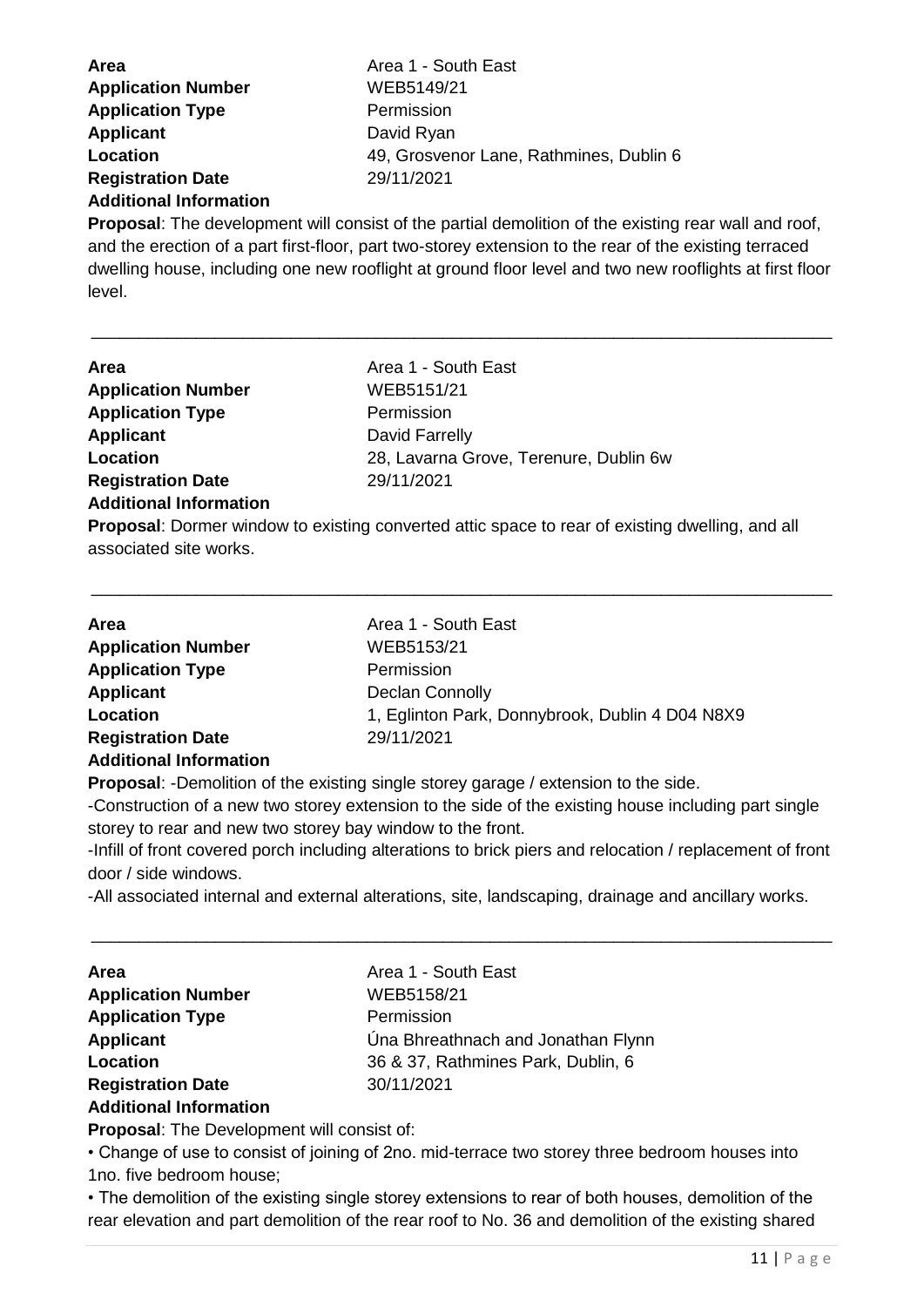chimney between both houses;

• The construction of a single storey extension to the rear of No. 37 and two storey extension to the rear of No. 36 with associated attic conversion;

\_\_\_\_\_\_\_\_\_\_\_\_\_\_\_\_\_\_\_\_\_\_\_\_\_\_\_\_\_\_\_\_\_\_\_\_\_\_\_\_\_\_\_\_\_\_\_\_\_\_\_\_\_\_\_\_\_\_\_\_\_\_\_\_\_\_\_\_\_\_\_\_\_\_\_\_\_\_

• Construction of a single storey extension to the rear of No. 37 with rooflight and feature portal frame (across both properties);

• New bench, wall treatment and window / door alterations to the front elevation and

• All associated internal and external alterations, site, drainage and landscaping works.

| <b>Area</b>                   | Area 1 - South East                    |
|-------------------------------|----------------------------------------|
| <b>Application Number</b>     | WEB5163/21                             |
| <b>Application Type</b>       | Permission                             |
| <b>Applicant</b>              | David Farrelly                         |
| Location                      | 28, Lavarna Grove, Terenure, Dublin 6W |
| <b>Registration Date</b>      | 01/12/2021                             |
| <b>Additional Information</b> |                                        |

**Proposal**: Dormer window to existing converted attic space to rear of existing dwelling and all associated site works.

\_\_\_\_\_\_\_\_\_\_\_\_\_\_\_\_\_\_\_\_\_\_\_\_\_\_\_\_\_\_\_\_\_\_\_\_\_\_\_\_\_\_\_\_\_\_\_\_\_\_\_\_\_\_\_\_\_\_\_\_\_\_\_\_\_\_\_\_\_\_\_\_\_\_\_\_\_\_

| Area                      | Area 1 - South East                 |
|---------------------------|-------------------------------------|
| <b>Application Number</b> | WEB5170/21                          |
| <b>Application Type</b>   | Permission                          |
| <b>Applicant</b>          | Cathy & Johnny Dalton               |
| Location                  | 6, Beechwood Avenue Upper, Dublin 6 |
| <b>Registration Date</b>  | 02/12/2021                          |
|                           |                                     |

#### **Additional Information**

**Proposal**: Permission is sought for:

-the demolition of an existing single-storey extension to rear and the subsequent erection of a part single-storey, part two-storey extension to the rear;

-new zinc canopy to new extension;

-modifications to the internal layout;

-new master bedroom and ensuite at first floor level;

-2 no. new conservation rooflights to the existing roof of the main house;

-1 no. new rooflight to the single-story extension to the rear;

-1 no. new rooflight to the two-story extension to the rear;

-2 no. new solar panels to the existing roof of the main house;

-enlarging of existing first floor window ope on south elevation;

-3 no. new window openings to existing wall on south (side) elevation;

-1 no. new first floor window opening to existing wall on west (rear) elevation;

-removal of existing shed to rear;

-erection of a trellis fence on top of the existing south boundary wall (overall height not exceeding 2.4m);

-external modifications to include repointing the front façade;

-refurbishment of existing front window and front door and fanlight;

-general restoration and decoration works and all associated site works to existing semi-detached 2-storey house at 6 Beechwood Avenue Upper.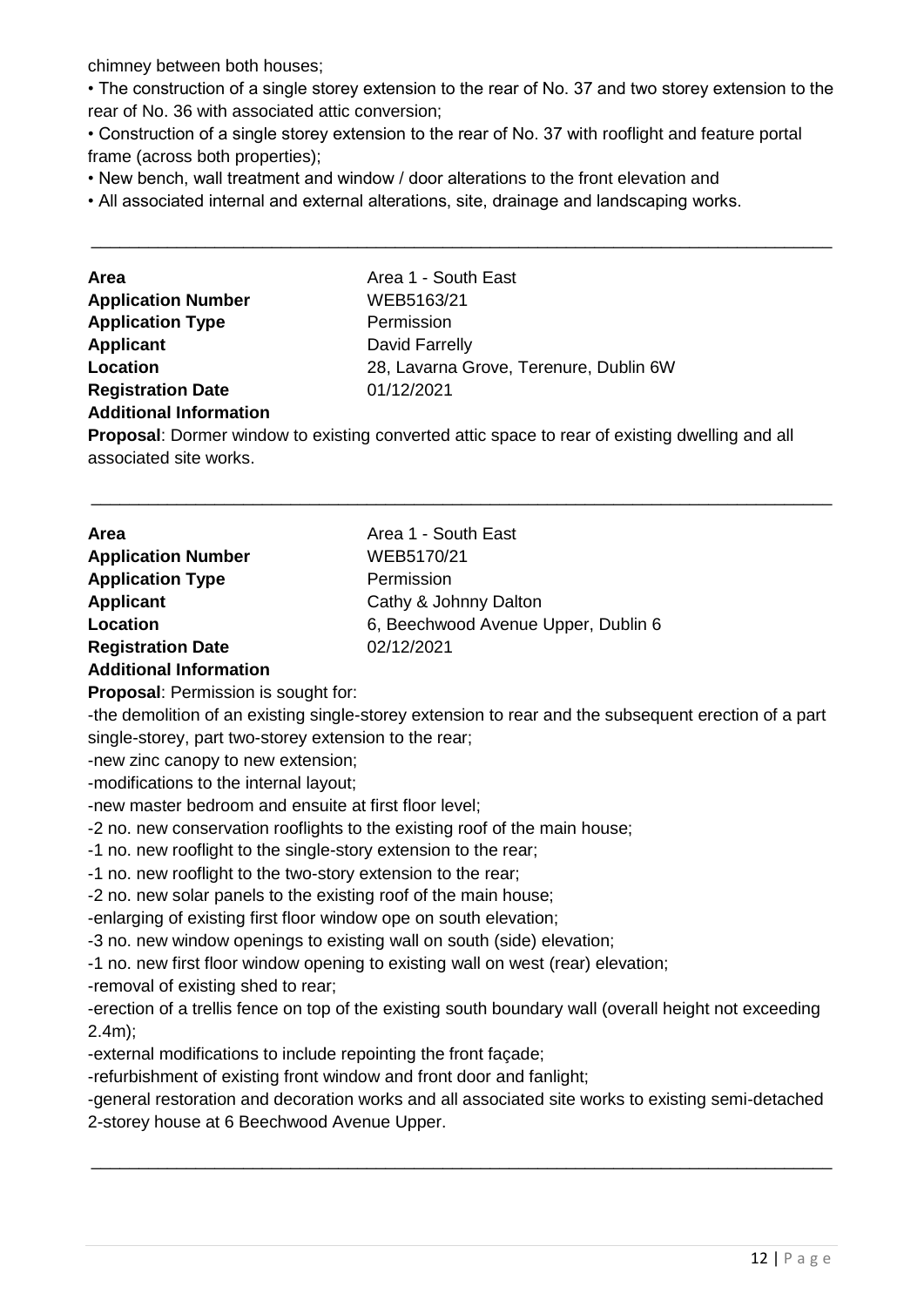### **Area 1 Decisions**

| <b>Area</b>               | Area 1 - South East                 |
|---------------------------|-------------------------------------|
| <b>Application Number</b> | 0373/21                             |
| <b>Application Type</b>   | Section 5                           |
| <b>Decision</b>           | <b>Refuse Exemption Certificate</b> |
| <b>Decision Date</b>      | 29/11/2021                          |
| Applicant                 | <b>YWCA</b>                         |
| Location                  | 64 Lower Baggot Street, Dublin 2    |

**Additional Information**

**Proposal**: EXPP: PROTECTED STRUCTURE: We wish to use a movable sandwich board to create awareness of our activities to our local community. We would like to place a sandwich board on the front steps (not on the footpath) and have been advised verbally that we are exempt because it is not a permanent structure.

\_\_\_\_\_\_\_\_\_\_\_\_\_\_\_\_\_\_\_\_\_\_\_\_\_\_\_\_\_\_\_\_\_\_\_\_\_\_\_\_\_\_\_\_\_\_\_\_\_\_\_\_\_\_\_\_\_\_\_\_\_\_\_\_\_\_\_\_\_\_\_\_\_\_\_\_\_\_

| Area                          | Area 1 - South East                                                                     |
|-------------------------------|-----------------------------------------------------------------------------------------|
| <b>Application Number</b>     | 2404/16/X1                                                                              |
| <b>Application Type</b>       | <b>Extension of Duration of Permission</b>                                              |
| <b>Decision</b>               | REFUSE EXT. OF DURATION OF PERMISSION                                                   |
| <b>Decision Date</b>          | 02/12/2021                                                                              |
| Applicant                     | Patanne Harte                                                                           |
| Location                      | 63, Haddington Road, Ballsbridge, Dublin 4                                              |
| <b>Additional Information</b> |                                                                                         |
|                               | <b>Dranged: EVT OF DUDATION: Change of use of building from two starsy destarle our</b> |

**Proposal**: EXT. OF DURATION: Change of use of building from two-storey doctor's surgery and garden level apartment to single family dwelling and the demolition of a non-original garden level conservatory.

\_\_\_\_\_\_\_\_\_\_\_\_\_\_\_\_\_\_\_\_\_\_\_\_\_\_\_\_\_\_\_\_\_\_\_\_\_\_\_\_\_\_\_\_\_\_\_\_\_\_\_\_\_\_\_\_\_\_\_\_\_\_\_\_\_\_\_\_\_\_\_\_\_\_\_\_\_\_

| Area<br><b>Application Number</b> | Area 1 - South East<br>3105/21                      |
|-----------------------------------|-----------------------------------------------------|
| <b>Application Type</b>           | Permission                                          |
| <b>Decision</b>                   | <b>GRANT PERMISSION</b>                             |
| <b>Decision Date</b>              | 29/11/2021                                          |
| <b>Applicant</b>                  | Rebecca Yates and Charles Von Metzradt              |
| Location                          | 41, Laverty Court, Quinn's Lane, Dublin 2, D02 H348 |
| <b>Additional Information</b>     | <b>Additional Information Received</b>              |

**Proposal**: Planning permission for the following works: Removal of the existing external concrete staircase. Construction of a two storey extension to the front to contain Study, Utility, a Bedroom and two Bathrooms. Construction of a single storey extension to the front to form a new Entrance to the Ground Floor Garage/Workshop and to provide an external deck to the front for the First Floor Living Spaces. Installation of a new internal staircase to provide access to First and Attic levels. Provision of a dormer window to the front at Attic Level in the existing roof to light and ventilate the Proposed Attic Study. Installation of ten number rooflights to light and ventilate various rooms at Ground, First Floor and Attic Level. Installation of a new steel and glass balcony and staircase to the rear accessing the rear garden from First Floor. Related internal alterations.

| Area                      |  |
|---------------------------|--|
| <b>Application Number</b> |  |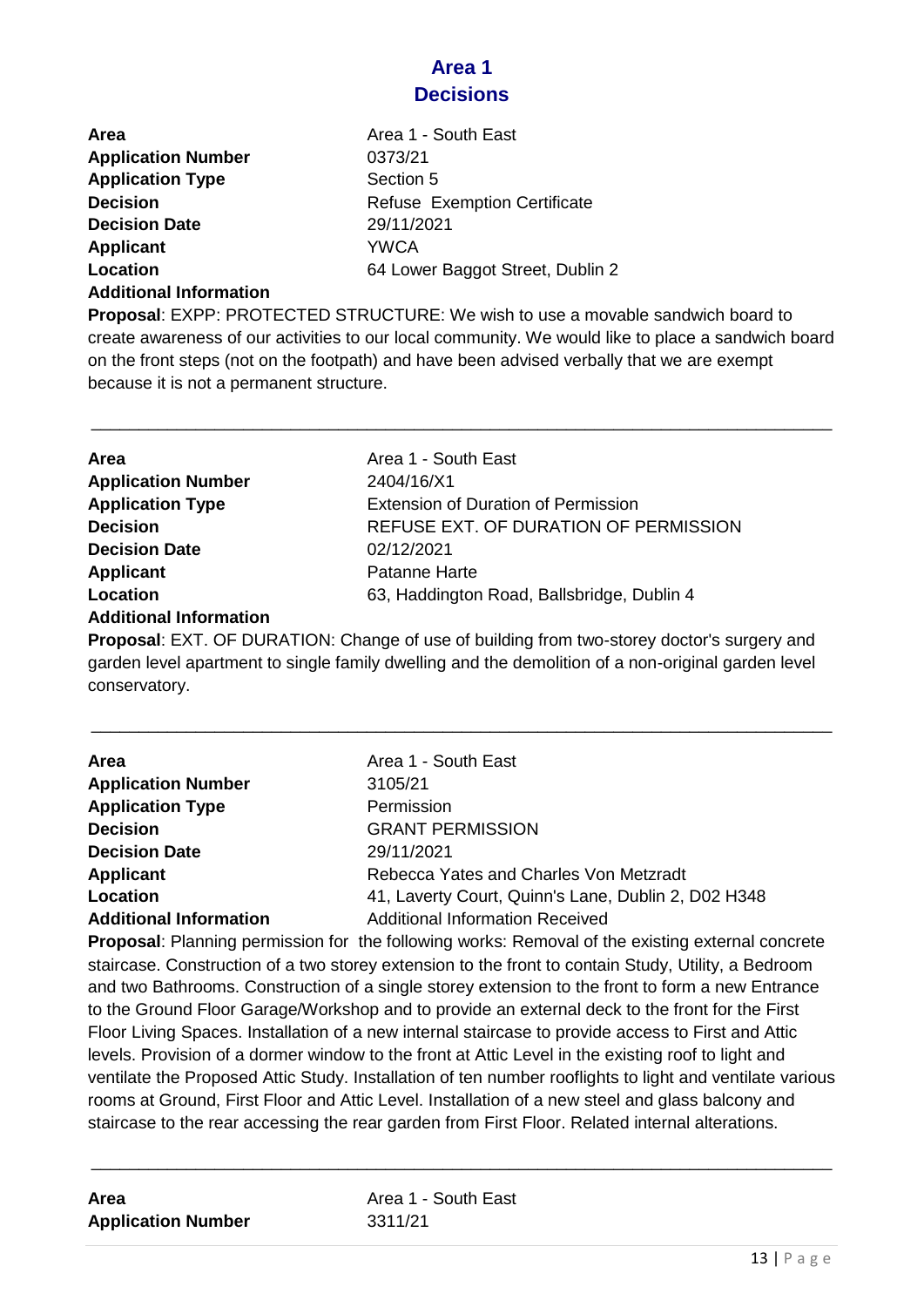**Application Type Permission Decision Date** 30/11/2021

**Decision GRANT PERMISSION Applicant** Turner & Townsend Ltd **Location** The former AIB Bank Centre (comprising Blocks K & L), Serpentine Avenue, Ballsbridge, Dublin 4. **Additional Information** Additional Information Received

**Proposal**: Turner & Townsend Ltd. intends to apply for planning permission for development at this site at the former AIB Bank Centre (comprising Blocks K & L), Serpentine Avenue, Ballsbridge, Dublin 4. The proposed development comprises the erection of a solar photovoltaic ('PV') system at set back 6th floor roof level of blocks K and L including PV panels, inverters, cables and associated development works within a site area measuring approximately 2,138sqm.

\_\_\_\_\_\_\_\_\_\_\_\_\_\_\_\_\_\_\_\_\_\_\_\_\_\_\_\_\_\_\_\_\_\_\_\_\_\_\_\_\_\_\_\_\_\_\_\_\_\_\_\_\_\_\_\_\_\_\_\_\_\_\_\_\_\_\_\_\_\_\_\_\_\_\_\_\_\_

| Area                      | Area 1 - South East                              |
|---------------------------|--------------------------------------------------|
| <b>Application Number</b> | 3498/16/X1                                       |
| <b>Application Type</b>   | <b>Extension of Duration of Permission</b>       |
| <b>Decision</b>           | REFUSE EXT. OF DURATION OF PERMISSION            |
| <b>Decision Date</b>      | 03/12/2021                                       |
| <b>Applicant</b>          | Margaret & Brendan Scannell                      |
| Location                  | 6, Louis Lane, Rear 15 Leinster Road, Rathmines, |
|                           | Dublin 6                                         |

#### **Additional Information**

**Proposal**: EXT. OF DURATION: PROTECTED STRUCTURE: The development will consist of: The construction of a new 2 storey 3 bedroom mews dwelling with off street car port, rear balcony terrace, boundary wall treatments, 2 no. roof lights to front roof and all associated site development works within the curtilage of a Protected Structure.

\_\_\_\_\_\_\_\_\_\_\_\_\_\_\_\_\_\_\_\_\_\_\_\_\_\_\_\_\_\_\_\_\_\_\_\_\_\_\_\_\_\_\_\_\_\_\_\_\_\_\_\_\_\_\_\_\_\_\_\_\_\_\_\_\_\_\_\_\_\_\_\_\_\_\_\_\_\_

| <b>Area</b>               | Area 1 - South East                             |
|---------------------------|-------------------------------------------------|
| <b>Application Number</b> | 3632/21                                         |
| <b>Application Type</b>   | Permission                                      |
| <b>Decision</b>           | <b>SPLIT DECISION(PERMISSION &amp; REFUSAL)</b> |
| <b>Decision Date</b>      | 29/11/2021                                      |
| Applicant                 | Padraig & Ciara Corrigan                        |
| Location                  | Immediately adjacent to and south of No. 122,   |
|                           | Rathfarnham Road, Terenure, Dublin 6w           |

#### **Additional Information**

**Proposal**: PERMISSION & RETENTION:

The development consists of/will consist

1. Retention permission for alterations and amendments to house in so far as is constructed which differs from that previously approved on foot of planning registry file reference 3316/19 (Site B) and including (i) "as built" minor dimensional adjustments & an altered roof pitch & profile resulting in an increase in ridge height of 471mm and

(ii) for the construction of a retaining wall consisting of gabion cages on sloping bank to south of house under construction on Lands zoned Z9 in Dublin City Councils Development Plan.

2. Permission is also sought to complete the development and all ancillary site development works and services.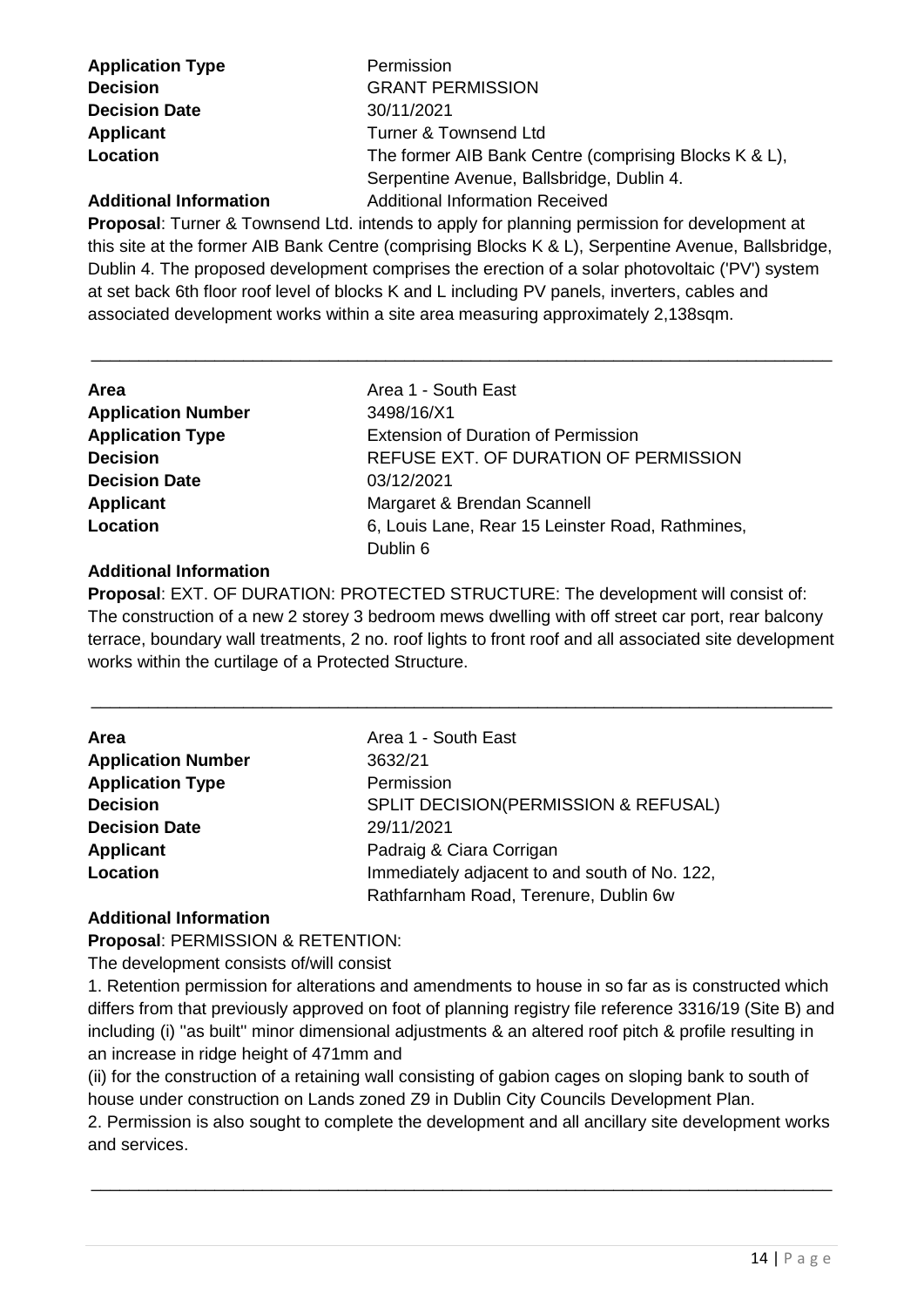| <b>Area</b>               | Area 1 - South East                                    |
|---------------------------|--------------------------------------------------------|
| <b>Application Number</b> | 3633/21                                                |
| <b>Application Type</b>   | Permission                                             |
| <b>Decision</b>           | <b>GRANT PERMISSION</b>                                |
| <b>Decision Date</b>      | 29/11/2021                                             |
| <b>Applicant</b>          | Castlegate Apartment Management Company Limited by     |
| Guarantee                 |                                                        |
| Location                  | Block B, Castle Gate Apartments, Castle Street, Dublin |
|                           |                                                        |

#### **Additional Information**

**Proposal**: Permission for the removal of an existing mechanical vehicular gate to be replaced with a similar gate positioned closer to the street building line at Block B, Castle Gate Apartments, Castle Street, Dublin 2.

\_\_\_\_\_\_\_\_\_\_\_\_\_\_\_\_\_\_\_\_\_\_\_\_\_\_\_\_\_\_\_\_\_\_\_\_\_\_\_\_\_\_\_\_\_\_\_\_\_\_\_\_\_\_\_\_\_\_\_\_\_\_\_\_\_\_\_\_\_\_\_\_\_\_\_\_\_\_

| Area                          | Area 1 - South East                                |
|-------------------------------|----------------------------------------------------|
| <b>Application Number</b>     | 3635/21                                            |
| <b>Application Type</b>       | <b>Retention Permission</b>                        |
| <b>Decision</b>               | <b>GRANT RETENTION PERMISSION</b>                  |
| <b>Decision Date</b>          | 30/11/2021                                         |
| <b>Applicant</b>              | Hillquarter Investments Ltd.                       |
| <b>Location</b>               | The Lansdowne Hotel, 27/29 Pembroke Road, Dublin 4 |
| <b>Additional Information</b> |                                                    |

**Proposal**: PROTECTED STRUCTURE: RETENTION: Retention of the coffee dock container structure and associated open awning structures located within the front forecourt of the Lansdowne Hotel for a temporary period of two years.

\_\_\_\_\_\_\_\_\_\_\_\_\_\_\_\_\_\_\_\_\_\_\_\_\_\_\_\_\_\_\_\_\_\_\_\_\_\_\_\_\_\_\_\_\_\_\_\_\_\_\_\_\_\_\_\_\_\_\_\_\_\_\_\_\_\_\_\_\_\_\_\_\_\_\_\_\_\_

| <b>Area</b>                   | Area 1 - South East                         |
|-------------------------------|---------------------------------------------|
| <b>Application Number</b>     | 3638/21                                     |
| <b>Application Type</b>       | Permission                                  |
| <b>Decision</b>               | <b>GRANT PERMISSION</b>                     |
| <b>Decision Date</b>          | 30/11/2021                                  |
| Applicant                     | Aideen Hogan                                |
| Location                      | 34 Wasdale Park, Terenure, Dublin, D06 Y585 |
| <b>Additional Information</b> |                                             |

**Proposal**: Planning permission is sought for single storey kitchen extension to the western side.

\_\_\_\_\_\_\_\_\_\_\_\_\_\_\_\_\_\_\_\_\_\_\_\_\_\_\_\_\_\_\_\_\_\_\_\_\_\_\_\_\_\_\_\_\_\_\_\_\_\_\_\_\_\_\_\_\_\_\_\_\_\_\_\_\_\_\_\_\_\_\_\_\_\_\_\_\_\_

| <b>Area</b>                   | Area 1 - South East                              |
|-------------------------------|--------------------------------------------------|
| <b>Application Number</b>     | 3643/21                                          |
| <b>Application Type</b>       | Permission                                       |
| <b>Decision</b>               | <b>REFUSE PERMISSION</b>                         |
| <b>Decision Date</b>          | 30/11/2021                                       |
| <b>Applicant</b>              | <b>Chris Dardis</b>                              |
| Location                      | 47, Raglan Road, Ballsbridge, Dublin 4, D04 ED34 |
| <b>Additional Information</b> |                                                  |

**Proposal**: PROTECTED STRUCTURE: PERMISSION & RETENTION: Retention permission for: (i) the demolition of a small single storey shed; (ii) a single storey extension with rooflights to the rear basement/lower ground floor; (iii) a two storey extension to the rear basement/lower ground floor and entrance/upper ground floor; (iv) 1 no. bathroom to rear bedroom; (v) 1 no. en suite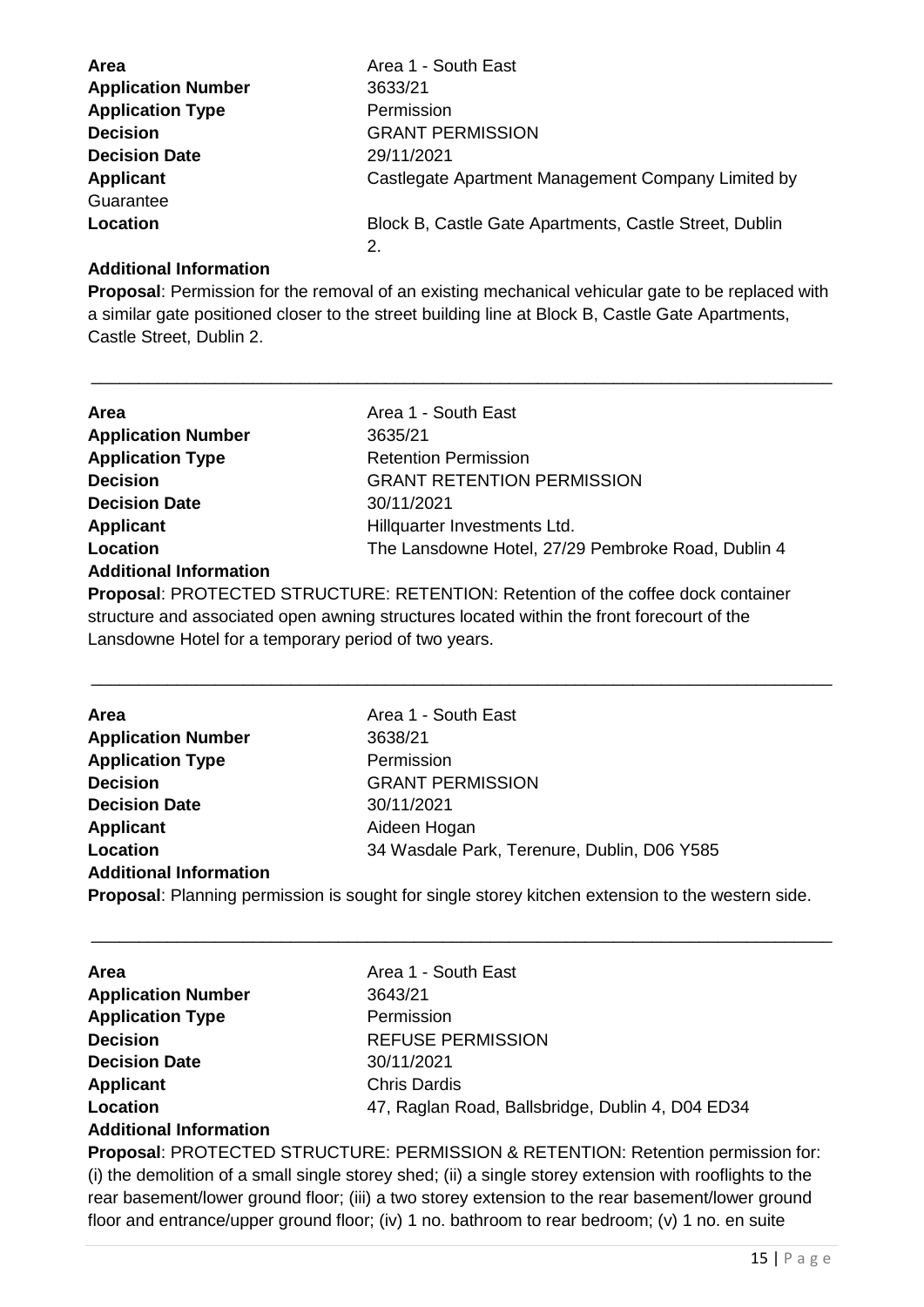bathroom to rear study/home office and all associated alterations and site works, and planning permission for: (vii) 2 no. replacement windows to the rear and side elevation; (viii) proposed alteration to rear bedroom on the basement/lower ground floor, to relocate the existing en suite, block up the existing side window that opens out into the new extension and form a new external window to the existing bedroom on the side elevation of the original return, all to the rear of the property.

\_\_\_\_\_\_\_\_\_\_\_\_\_\_\_\_\_\_\_\_\_\_\_\_\_\_\_\_\_\_\_\_\_\_\_\_\_\_\_\_\_\_\_\_\_\_\_\_\_\_\_\_\_\_\_\_\_\_\_\_\_\_\_\_\_\_\_\_\_\_\_\_\_\_\_\_\_\_

| Area                      | Area 1 - South East                               |
|---------------------------|---------------------------------------------------|
| <b>Application Number</b> | 3644/21                                           |
| <b>Application Type</b>   | Permission                                        |
| <b>Decision</b>           | <b>GRANT PERMISSION</b>                           |
| <b>Decision Date</b>      | 30/11/2021                                        |
| Applicant                 | Department Of Agriculture, Food & the Marine      |
| Location                  | The Department Of Agriculture, Food & the Marine, |
|                           | Agriculture House, Kildare Street, D02 WK12       |

#### **Additional Information**

#### **Proposal**: PROTECTED STRUCTURE:

The department of Agriculture, Food & the Marine intends to apply for development at the vehicular entrance to Agriculture House (Kildare Street, D02 WK12) on Lacey's Lane, just off Merrion Street Upper.

The development will consist of the removal of an existing single storey security cabin. This existing cabin is to be replaced with a new single room, single storey security pavilion. The existing security cabin is in the curtilage of three protected structures; government buildings, outbuildings and No.14 Merrion Street Upper.

\_\_\_\_\_\_\_\_\_\_\_\_\_\_\_\_\_\_\_\_\_\_\_\_\_\_\_\_\_\_\_\_\_\_\_\_\_\_\_\_\_\_\_\_\_\_\_\_\_\_\_\_\_\_\_\_\_\_\_\_\_\_\_\_\_\_\_\_\_\_\_\_\_\_\_\_\_\_

| Area                          | Area 1 - South East                                                                                  |
|-------------------------------|------------------------------------------------------------------------------------------------------|
| <b>Application Number</b>     | 3645/21                                                                                              |
| <b>Application Type</b>       | <b>Retention Permission</b>                                                                          |
| <b>Decision</b>               | <b>GRANT RETENTION PERMISSION</b>                                                                    |
| <b>Decision Date</b>          | 01/12/2021                                                                                           |
| <b>Applicant</b>              | Ciara Dooley                                                                                         |
| Location                      | 57, Corrib Road, Terenure, Dublin 6W. D6W YX46                                                       |
| <b>Additional Information</b> |                                                                                                      |
|                               | <b>Proposal:</b> RETENTION: Permission sought for retention of existing vehicular entrance at front. |
|                               |                                                                                                      |

\_\_\_\_\_\_\_\_\_\_\_\_\_\_\_\_\_\_\_\_\_\_\_\_\_\_\_\_\_\_\_\_\_\_\_\_\_\_\_\_\_\_\_\_\_\_\_\_\_\_\_\_\_\_\_\_\_\_\_\_\_\_\_\_\_\_\_\_\_\_\_\_\_\_\_\_\_\_

| <b>Area</b>               | Area 1 - South East                                   |
|---------------------------|-------------------------------------------------------|
| <b>Application Number</b> | 3649/21                                               |
| <b>Application Type</b>   | Permission                                            |
| <b>Decision</b>           | <b>REFUSE PERMISSION</b>                              |
| <b>Decision Date</b>      | 01/12/2021                                            |
| Applicant                 | Ross Wherity & Laura Elliot                           |
| Location                  | No. 56, Grand Canal Street Upper, Ballsbridge, Dublin |
|                           | 4                                                     |

#### **Additional Information**

**Proposal**: PERMISSION & RETENTION: The proposed development consists of (i) retention of the demolition of part of the front boundary wall and the creation of a vehicular entrance and parking area in the front garden (ii) permission for the installation of a car turntable, gates and all associated site development works and services.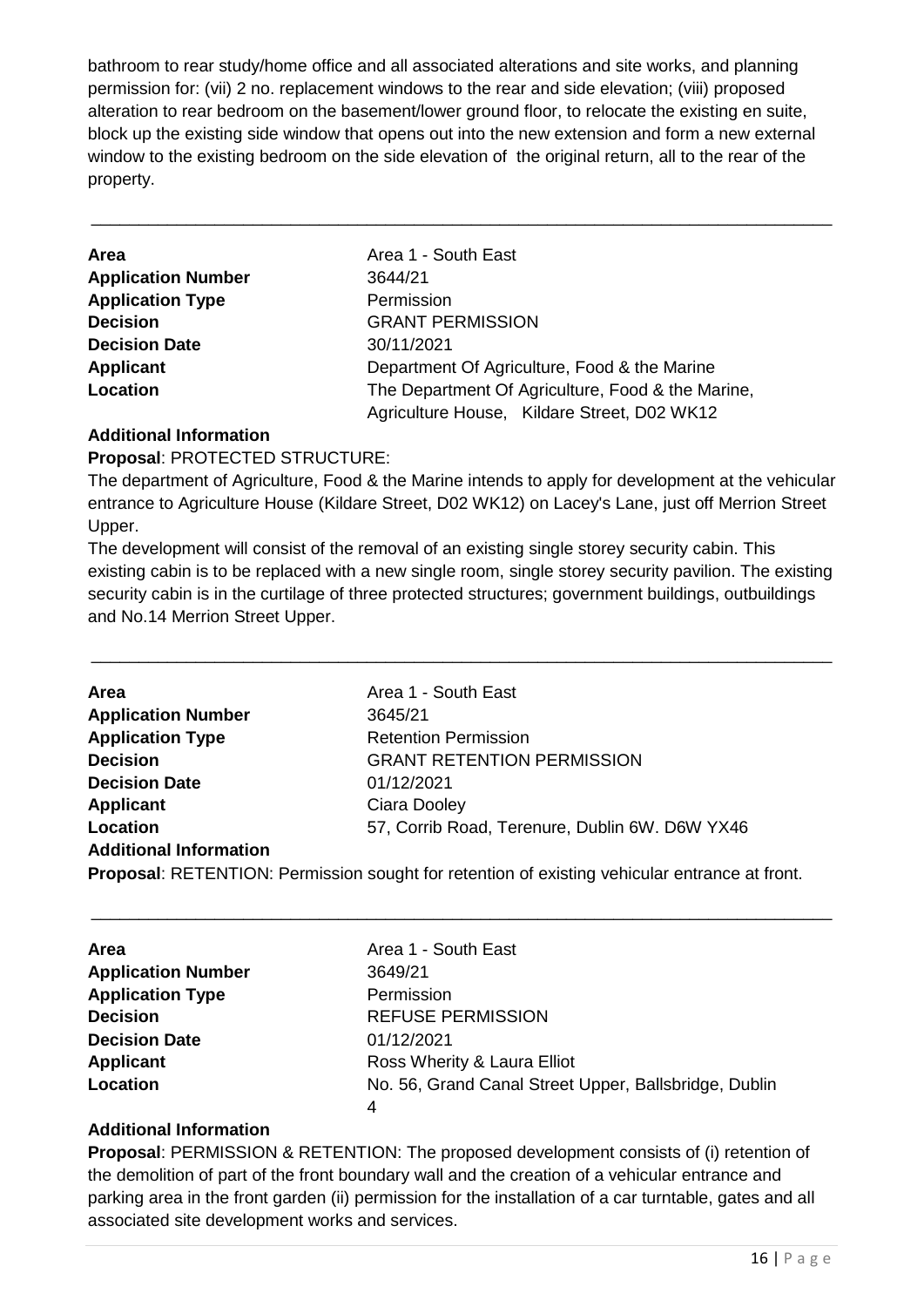| Area                      | Area 1 - South East                    |
|---------------------------|----------------------------------------|
| <b>Application Number</b> | 3650/21                                |
| <b>Application Type</b>   | Permission                             |
| <b>Decision</b>           | <b>GRANT PERMISSION</b>                |
| <b>Decision Date</b>      | 01/12/2021                             |
| <b>Applicant</b>          | Kathleen Mangan                        |
| Location                  | 51, Leinster Road, Rathmines, Dublin 6 |
|                           |                                        |

#### **Additional Information**

**Proposal**: PROTECTED STRUCTURE: Planning permission for demolition of existing shed and construction of two storey and part three storey detached mews house in the rear garden of No. 51, Leinster Road, Rathmines, Dublin 6, a Protected Structure. The new house will include a garage and vehicular access to Grosvenor Lane, a screened terrace to the rear on the first floor, roof lights, alterations to existing boundary walls, and all associated site works.

\_\_\_\_\_\_\_\_\_\_\_\_\_\_\_\_\_\_\_\_\_\_\_\_\_\_\_\_\_\_\_\_\_\_\_\_\_\_\_\_\_\_\_\_\_\_\_\_\_\_\_\_\_\_\_\_\_\_\_\_\_\_\_\_\_\_\_\_\_\_\_\_\_\_\_\_\_\_

\_\_\_\_\_\_\_\_\_\_\_\_\_\_\_\_\_\_\_\_\_\_\_\_\_\_\_\_\_\_\_\_\_\_\_\_\_\_\_\_\_\_\_\_\_\_\_\_\_\_\_\_\_\_\_\_\_\_\_\_\_\_\_\_\_\_\_\_\_\_\_\_\_\_\_\_\_\_

| <b>Area</b>               | Area 1 - South East                                |
|---------------------------|----------------------------------------------------|
| <b>Application Number</b> | 3652/21                                            |
| <b>Application Type</b>   | <b>Retention Permission</b>                        |
| <b>Decision</b>           | <b>REFUSE RETENTION PERMISSION</b>                 |
| <b>Decision Date</b>      | 01/12/2021                                         |
| Applicant                 | Hillquarter Investments Ltd.                       |
| Location                  | The Lansdowne Hotel, 27/29 Pembroke Road, Dublin 4 |
|                           |                                                    |

#### **Additional Information**

**Proposal**: PERMISSION AND RETENTION PERMISSION: PROTECTED STRUCTURE: Planning permission for a new single storey cafe structure and associated covered pergola structures to be located on both sides of a new landscaped and terraced garden within the existing forecourt and car park at the front of the Lansdowne Hotel. A proposed external wheelchair lift located beside the front entrance no 29 with associated alterations to a front window to facilitate access, internal alterations at basement level to facilitate access from the lift and also to provide for an accessible WC. Permission also sought for retention of the use of the existing smoking area and sunken garden at the rear of the hotel for public use together with retention of the glazed canopy structures and associated landscaping works.

\_\_\_\_\_\_\_\_\_\_\_\_\_\_\_\_\_\_\_\_\_\_\_\_\_\_\_\_\_\_\_\_\_\_\_\_\_\_\_\_\_\_\_\_\_\_\_\_\_\_\_\_\_\_\_\_\_\_\_\_\_\_\_\_\_\_\_\_\_\_\_\_\_\_\_\_\_\_

| <b>Area</b>               | Area 1 - South East                      |
|---------------------------|------------------------------------------|
| <b>Application Number</b> | 3653/21                                  |
| <b>Application Type</b>   | Permission                               |
| <b>Decision</b>           | ADDITIONAL INFORMATION                   |
| <b>Decision Date</b>      | 02/12/2021                               |
| <b>Applicant</b>          | Paul O'Grady                             |
| Location                  | 12, Pembroke Road, Ballsbridge, Dublin 4 |
|                           |                                          |

#### **Additional Information**

**Proposal**: PROTECTED STRUCTURE: Planning permission for development comprising alterations and renovation of the existing part four storey over garden level (to front), part two & three storey over basement (to rear) building to include internal renovation of all floors, internal alterations and renovation of the rear return at ground & first floor levels, renovation of all windows and doors, alterations to one window opening and one door opening to the rear return and one window opening to the rear of the building at ground floor level, alterations to the existing front garden including the extension of the existing lower patio level, new patio area to the rear, all with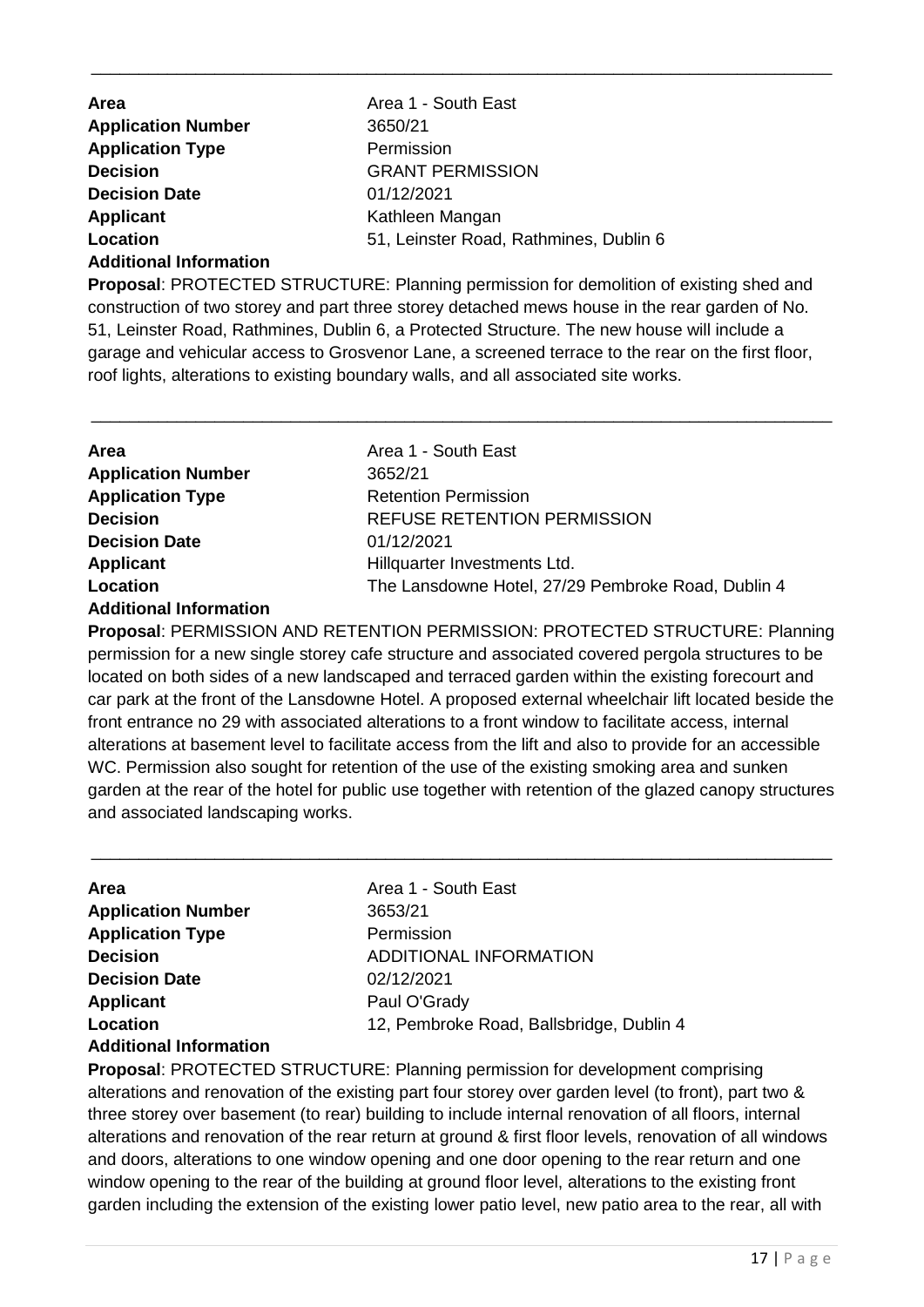associated site works and services and the change of use of the existing building from mixed use office and residential to use as a single dwelling house.

\_\_\_\_\_\_\_\_\_\_\_\_\_\_\_\_\_\_\_\_\_\_\_\_\_\_\_\_\_\_\_\_\_\_\_\_\_\_\_\_\_\_\_\_\_\_\_\_\_\_\_\_\_\_\_\_\_\_\_\_\_\_\_\_\_\_\_\_\_\_\_\_\_\_\_\_\_\_

| <b>Area</b>                   | Area 1 - South East           |
|-------------------------------|-------------------------------|
| <b>Application Number</b>     | 3655/21                       |
| <b>Application Type</b>       | Permission                    |
| <b>Decision</b>               | <b>GRANT PERMISSION</b>       |
| <b>Decision Date</b>          | 02/12/2021                    |
| <b>Applicant</b>              | <b>Connor Manning</b>         |
| Location                      | 4, Dartmouth Square, Dublin 6 |
| <b>Additional Information</b> |                               |

**Proposal**: PROTECTED STRUCTURE: comprising of: 1)The amalgamation of two separate dwellings into a single dwelling unit over 3 storeys. 2) A new staircase from Ground to Lower Ground floor along with associated demolition works to the existing utility space. 3) Construction of a glazed rear extension ( approx.24m. sq.) with associated new openings to the existing rear facade, structural reconfigurations to the rear room and landscaping work all at lower ground floor level. 4) Internal reconfigurations to include the first floor rear bedroom and en-suite layout and first floor landing bathroom layout, provision of a new AOV rooflight at first floor level and landing of existing doors. 5) General refurbishment/repair works including refurbishment of original sash windows, reinstatement and repairs to chimneys, fire upgrades to original internal doors, repairs and cleaning to entrance steps and porch. 6) Associated front landscaping works. 7) All associated works.

\_\_\_\_\_\_\_\_\_\_\_\_\_\_\_\_\_\_\_\_\_\_\_\_\_\_\_\_\_\_\_\_\_\_\_\_\_\_\_\_\_\_\_\_\_\_\_\_\_\_\_\_\_\_\_\_\_\_\_\_\_\_\_\_\_\_\_\_\_\_\_\_\_\_\_\_\_\_

| Area                      | Area 1 - South East                                                                                                                 |
|---------------------------|-------------------------------------------------------------------------------------------------------------------------------------|
| <b>Application Number</b> | 3660/21                                                                                                                             |
| <b>Application Type</b>   | Permission                                                                                                                          |
| <b>Decision</b>           | <b>GRANT PERMISSION</b>                                                                                                             |
| <b>Decision Date</b>      | 02/12/2021                                                                                                                          |
| <b>Applicant</b>          | Elizabeth and John O'Rourke                                                                                                         |
| Location                  | 42, Warner's Lane, Dublin 6. 42, Warner's Lane abuts<br>no. 42, Dartmouth Square East whichi is, a Protected<br>Structure-ref. 2190 |

#### **Additional Information**

**Proposal**: PROTECTED STRUCTURE: Permission for alterations and extensions to existing mews house consisting of A) removal of 2 no. existing first floor dormer windows to rear elevation and replacement with new dormer mono pitched roof (incorporating existing 2 no. "Velux" roof lights and creating additional floor area to existing rear first floor rooms of 2.5 sq/m), B) construct new first floor en-suite bathroom (4.7sq/m) within void over existing entrance hall, incorporating alterations to existing first floor window to front elevation, C) installation of new "Velux"roof light (to front elevation) over existing stairwell, D) alterations to existing rear ground floor elevation and E) all associated site works at 42, Warner's Lane, Dublin 6. 42, Warner's Lane abuts no.42, Dartmouth Square East which is a Protected Structure-ref. 2190

**Area Area 1 - South East Application Number** 3663/21 **Application Type** Permission **Decision** GRANT PERMISSION **Decision Date** 02/12/2021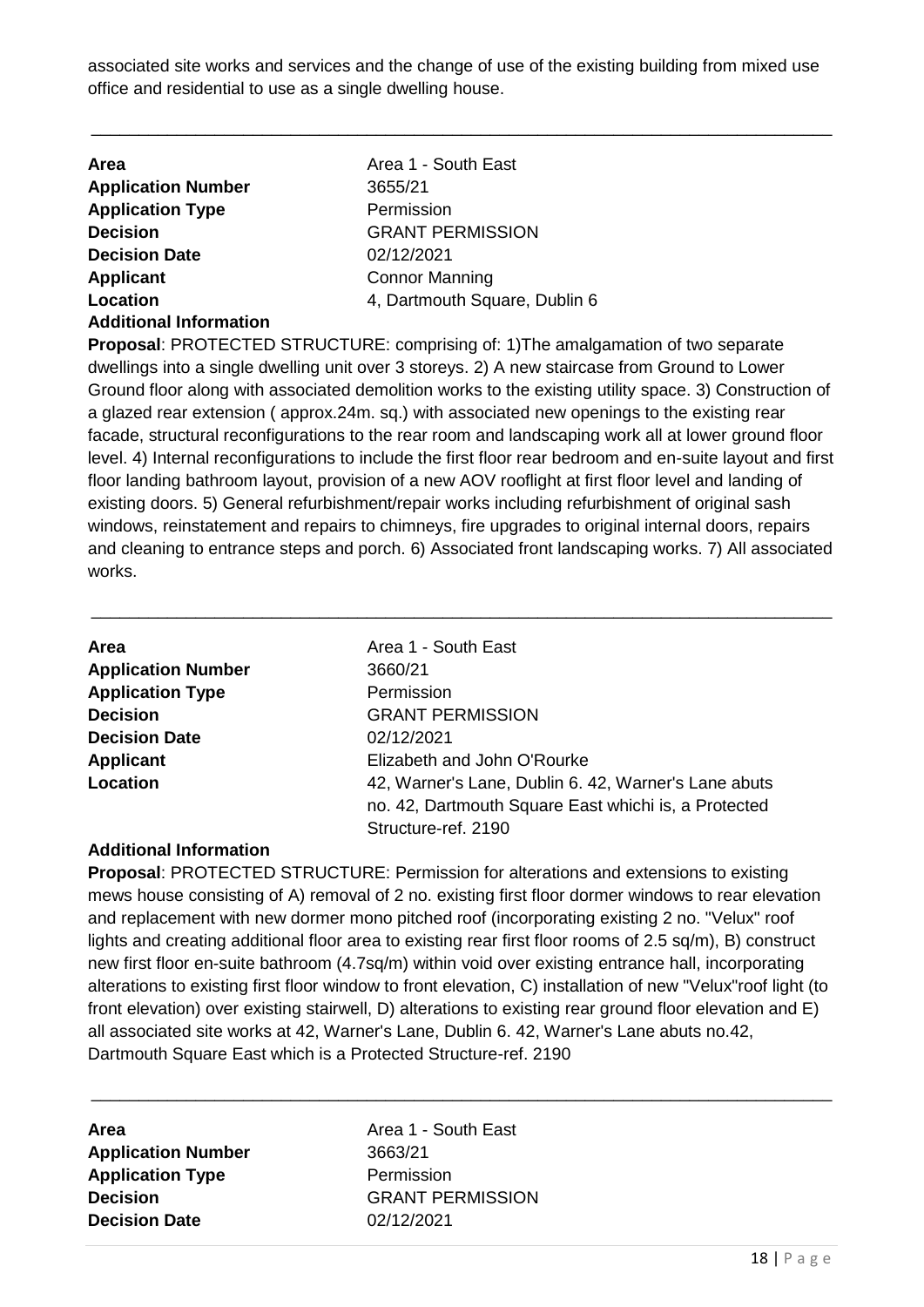**Proposal**: PROTECTED STRUCTURE: The development will consist of the restoration of the property to its original standalone integrity by means of:

1. The removal of access doorways in the party wall to the adjoining property, No. 39 Upper Mount Street on the ground and second floors and re-instating the brick party wall.

\_\_\_\_\_\_\_\_\_\_\_\_\_\_\_\_\_\_\_\_\_\_\_\_\_\_\_\_\_\_\_\_\_\_\_\_\_\_\_\_\_\_\_\_\_\_\_\_\_\_\_\_\_\_\_\_\_\_\_\_\_\_\_\_\_\_\_\_\_\_\_\_\_\_\_\_\_\_

2. The removal of the corridor insertion in the rear room on the ground floor. And all ancillary works.

| Area                          | Area 1 - South East                              |
|-------------------------------|--------------------------------------------------|
| <b>Application Number</b>     | 3670/21                                          |
| <b>Application Type</b>       | Permission                                       |
| <b>Decision</b>               | <b>GRANT PERMISSION AND RETENTION PERMISSION</b> |
| <b>Decision Date</b>          | 03/12/2021                                       |
| <b>Applicant</b>              | <b>Paschel Browne</b>                            |
| Location                      | 182, Cashel Road, Dublin 12, D12 YV8R            |
| <b>Additional Information</b> |                                                  |

**Proposal**: PERMISSION & RETENTION: Retention planning permission for the widening of the pedestrian entrance to create vehicular access to facilitate off street parking and for permission to dish kerb to public footpath.

\_\_\_\_\_\_\_\_\_\_\_\_\_\_\_\_\_\_\_\_\_\_\_\_\_\_\_\_\_\_\_\_\_\_\_\_\_\_\_\_\_\_\_\_\_\_\_\_\_\_\_\_\_\_\_\_\_\_\_\_\_\_\_\_\_\_\_\_\_\_\_\_\_\_\_\_\_\_

| Area                          | Area 1 - South East                   |
|-------------------------------|---------------------------------------|
| <b>Application Number</b>     | 3673/21                               |
| <b>Application Type</b>       | <b>Retention Permission</b>           |
| <b>Decision</b>               | <b>REFUSE RETENTION PERMISSION</b>    |
| <b>Decision Date</b>          | 03/12/2021                            |
| <b>Applicant</b>              | Dominic Mooney                        |
| Location                      | 334A Kildare Road, Crumlin, Dublin 12 |
| <b>Additional Information</b> |                                       |

**Proposal**: Retention of the sub-division of the existing house and site into 2 separate properties consisting of a 3 bedroom house with large two-storey outhouse to the rear and a studio apartment with large two-storey outhouse to the rear.

\_\_\_\_\_\_\_\_\_\_\_\_\_\_\_\_\_\_\_\_\_\_\_\_\_\_\_\_\_\_\_\_\_\_\_\_\_\_\_\_\_\_\_\_\_\_\_\_\_\_\_\_\_\_\_\_\_\_\_\_\_\_\_\_\_\_\_\_\_\_\_\_\_\_\_\_\_\_

| Area                          | Area 1 - South East                                   |
|-------------------------------|-------------------------------------------------------|
| <b>Application Number</b>     | 3924/21                                               |
| <b>Application Type</b>       | <b>Retention Permission</b>                           |
| <b>Decision</b>               | APPLICATION DECLARED INVALID                          |
| <b>Decision Date</b>          | 29/11/2021                                            |
| <b>Applicant</b>              | John Doherty                                          |
| Location                      | 16, Elmwood Avenue Lower, Ranelagh, Dublin 6, D06Y308 |
| <b>Additional Information</b> |                                                       |

**Proposal**: RETENTION: of the existing mural on the gable wall of the two storey house at this address. Vehicle access is unaffected. This is not a listed protected structure. This application does not relate to development within the meaning of part 11 of the Planning and Development Regulations 2001 (As amended) (Major Accidents Directive). No Integrated pollution Control License/Waste License is applicable. This application does not relate to development in a Strategic Development Zone. No Environmental Impact Statement or Nature Impact Statement is applicable.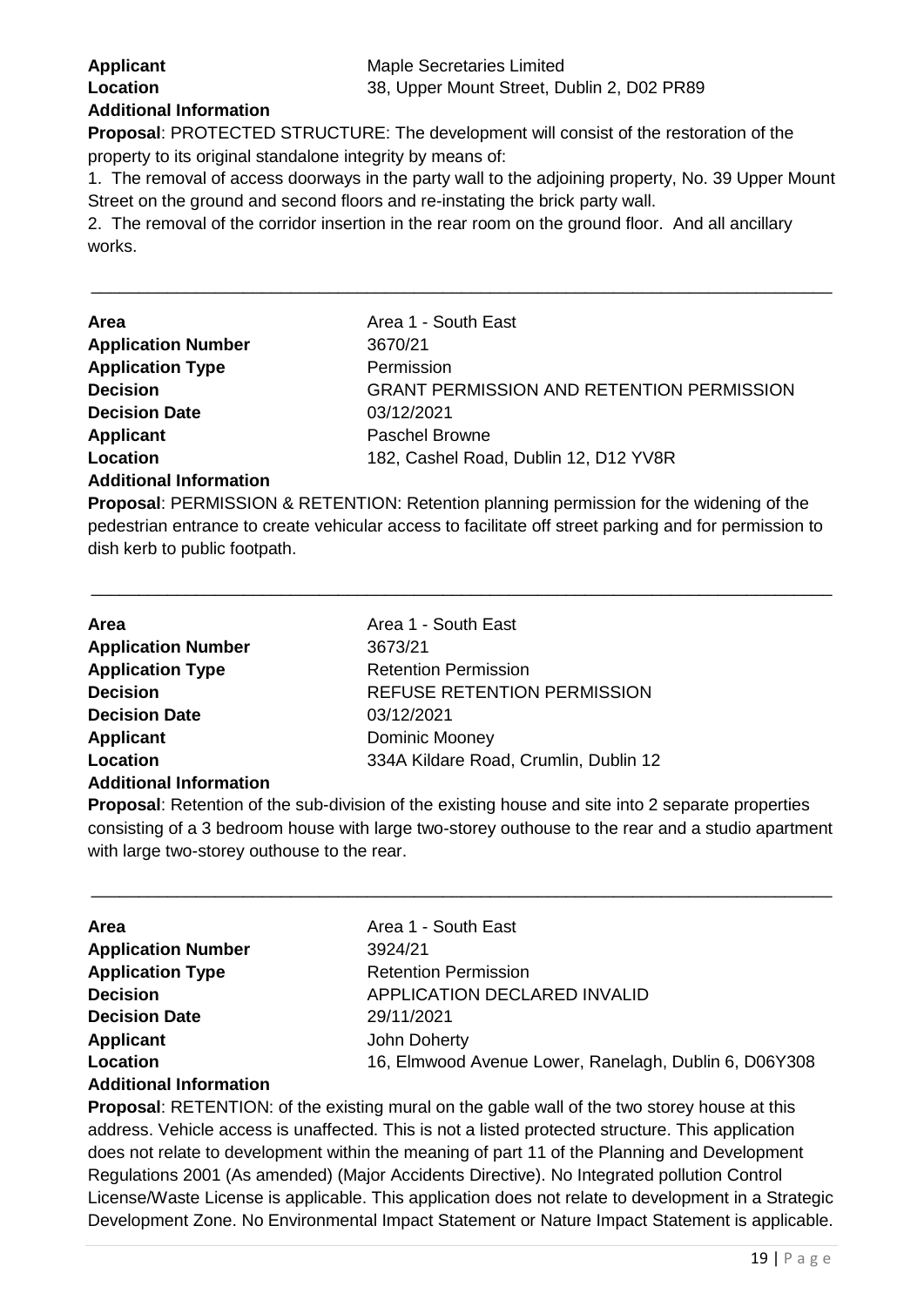**Area Area 1 - South East Application Number** 3925/21 **Application Type** Permission **Decision** APPLICATION DECLARED INVALID **Decision Date** 29/11/2021 **Applicant** Timothy McCormick **Location** 13, Ontario Terrace, Ranelagh, Dublin 6, D06 W573

\_\_\_\_\_\_\_\_\_\_\_\_\_\_\_\_\_\_\_\_\_\_\_\_\_\_\_\_\_\_\_\_\_\_\_\_\_\_\_\_\_\_\_\_\_\_\_\_\_\_\_\_\_\_\_\_\_\_\_\_\_\_\_\_\_\_\_\_\_\_\_\_\_\_\_\_\_\_

#### **Additional Information**

**Proposal**: PROTECTED STRUCTURE: Planning permission is sought for works to facilitate provision of self-contained unit at basement level, including:

Existing staircase (non-original) to be removed;

• Replacement of existing concrete floor with new insulated and damp proofed concrete floor;

- Damp proofing external walls;
- Install calsitherm dry lining to external walls;
- Modify 2 no. existing internal door opes;
- Replace non-original internal doors;
- Replace existing plasterboard ceiling to basement with fireline board;
- Installation of new stud work partition separating kitchen from proposed living/dining room;
- Install new kitchen and bathroom;
- Provide new plumbing and electrical installations;
- Complete redecoration;
- Replace non-original window to basement rear return with new double doors to patio;

• Demolition of existing lean-to boiler house in rear garden (all at basement level) and replacement of first floor return window with door and provision of granite platform and steps from here to garden level;

\_\_\_\_\_\_\_\_\_\_\_\_\_\_\_\_\_\_\_\_\_\_\_\_\_\_\_\_\_\_\_\_\_\_\_\_\_\_\_\_\_\_\_\_\_\_\_\_\_\_\_\_\_\_\_\_\_\_\_\_\_\_\_\_\_\_\_\_\_\_\_\_\_\_\_\_\_\_

Landscaping works front and rear.

| Area                      | Area 1 - South East                               |
|---------------------------|---------------------------------------------------|
| <b>Application Number</b> | 3929/21                                           |
| <b>Application Type</b>   | Permission                                        |
| <b>Decision</b>           | APPLICATION DECLARED INVALID                      |
| <b>Decision Date</b>      | 01/12/2021                                        |
| Applicant                 | Paz Ferrer and Carlos Bertomeu                    |
| Location                  | 71, Eglinton Road, Donnybrook, Dublin 4, D04 C2W1 |
| Additional Information    |                                                   |

#### **Additional Information**

**Proposal**: The development will consist of demolition of existing two storey/double-height atrium extension at rear and construction of a single storey kitchen and three storey dining/bedroom extension at rear (131.5m2), with rooflights, new rooflight to existing bathroom at side, widening of vehicular entrance at front, landscaping works to front garden and all associated services and siteworks.

| <b>Area</b>               | Area 1 - South East                     |
|---------------------------|-----------------------------------------|
| <b>Application Number</b> | 3941/21                                 |
| <b>Application Type</b>   | Permission                              |
| <b>Decision</b>           | APPLICATION DECLARED INVALID            |
| <b>Decision Date</b>      | 01/12/2021                              |
| <b>Applicant</b>          | Jenny Anne Corkery and Cillian McGovern |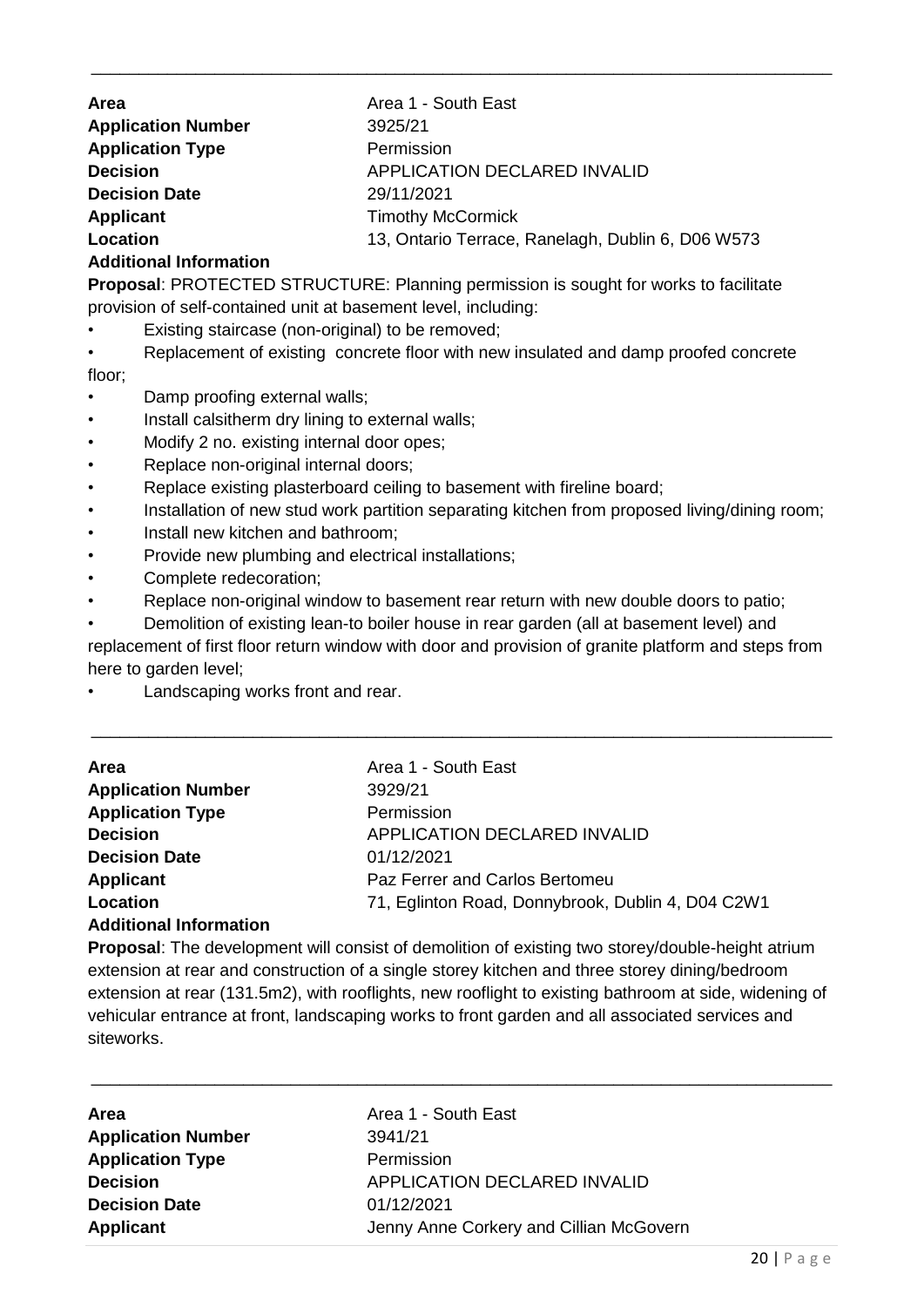**Location Rear of 13 Emorville Avenue, Portobello, Dublin 8, Location** D08R22W

#### **Additional Information**

**Proposal**: The development will consist of proposed amendments to previously approved planning application Ref: WEB1496/21. Proposed amendments include; the addition of a low pitched zinc roof and rooflight to accommodate a non habitable storage room (area 7sqm) and modifications to the east facade to include an additional false window.

\_\_\_\_\_\_\_\_\_\_\_\_\_\_\_\_\_\_\_\_\_\_\_\_\_\_\_\_\_\_\_\_\_\_\_\_\_\_\_\_\_\_\_\_\_\_\_\_\_\_\_\_\_\_\_\_\_\_\_\_\_\_\_\_\_\_\_\_\_\_\_\_\_\_\_\_\_\_

| Area                          | Area 1 - South East                                |
|-------------------------------|----------------------------------------------------|
| <b>Application Number</b>     | 3942/21                                            |
| <b>Application Type</b>       | Permission                                         |
| <b>Decision</b>               | APPLICATION DECLARED INVALID                       |
| <b>Decision Date</b>          | 01/12/2021                                         |
| <b>Applicant</b>              | <b>Charlotte Craigie</b>                           |
| Location                      | 3, Charleston Avenue, Ranelagh, Dublin 6, D06 W668 |
| <b>Additional Information</b> |                                                    |

**Proposal**: PROTECTED STRUCTURE: The development will consist of the alteration and partial demolition of the existing return to the rear and construction of a new single storey extension, alterations to 2 no. openings at ground floor, minor alterations to the existing internal layout, the installation of an ensuite and shower room at first floor, the installation of slim double glazing to the sash windows to front and rear of the house, and ancillary works.

\_\_\_\_\_\_\_\_\_\_\_\_\_\_\_\_\_\_\_\_\_\_\_\_\_\_\_\_\_\_\_\_\_\_\_\_\_\_\_\_\_\_\_\_\_\_\_\_\_\_\_\_\_\_\_\_\_\_\_\_\_\_\_\_\_\_\_\_\_\_\_\_\_\_\_\_\_\_

| Area                          | Area 1 - South East                 |
|-------------------------------|-------------------------------------|
| <b>Application Number</b>     | 3950/21                             |
| <b>Application Type</b>       | Permission                          |
| <b>Decision</b>               | APPLICATION DECLARED INVALID        |
| <b>Decision Date</b>          | 02/12/2021                          |
| <b>Applicant</b>              | Edmund and Susan Lynch              |
| Location                      | 43 Nutley Lane, Dublin 4, D04 V6W2. |
| <b>Additional Information</b> |                                     |

**Proposal**: Permission for Partial demolition of an existing single storey extension to the rear, construction of a single storey extension to the rear and extension to garage at front with new roof over porch area and a two-storey extension to the side and front, conversion of attic with provision of dormer to the rear and rooflight to side, including all associated site works to an existing semidetached two storey dwelling.

\_\_\_\_\_\_\_\_\_\_\_\_\_\_\_\_\_\_\_\_\_\_\_\_\_\_\_\_\_\_\_\_\_\_\_\_\_\_\_\_\_\_\_\_\_\_\_\_\_\_\_\_\_\_\_\_\_\_\_\_\_\_\_\_\_\_\_\_\_\_\_\_\_\_\_\_\_\_

| <b>Area</b>                   | Area 1 - South East                                                       |
|-------------------------------|---------------------------------------------------------------------------|
| <b>Application Number</b>     | 3954/21                                                                   |
| <b>Application Type</b>       | Permission                                                                |
| <b>Decision</b>               | <b>APPLICATION DECLARED INVALID</b>                                       |
| <b>Decision Date</b>          | 02/12/2021                                                                |
| <b>Applicant</b>              | Jane O'Hanlon                                                             |
| Location                      | 55, Nutley Avenue, Donnybrook, Dublin 4                                   |
| <b>Additional Information</b> |                                                                           |
|                               | <b>Pronosal: PEPMISSION &amp; PETENTION: The development consists of:</b> |

**Proposal**: PERMISSION & RETENTION: The development consists of:

A. Permission to construct a first floor extension over existing ground floor bedroom to front of dwelling;

B. Permission to construct a second floor extension which involves the removal of existing roof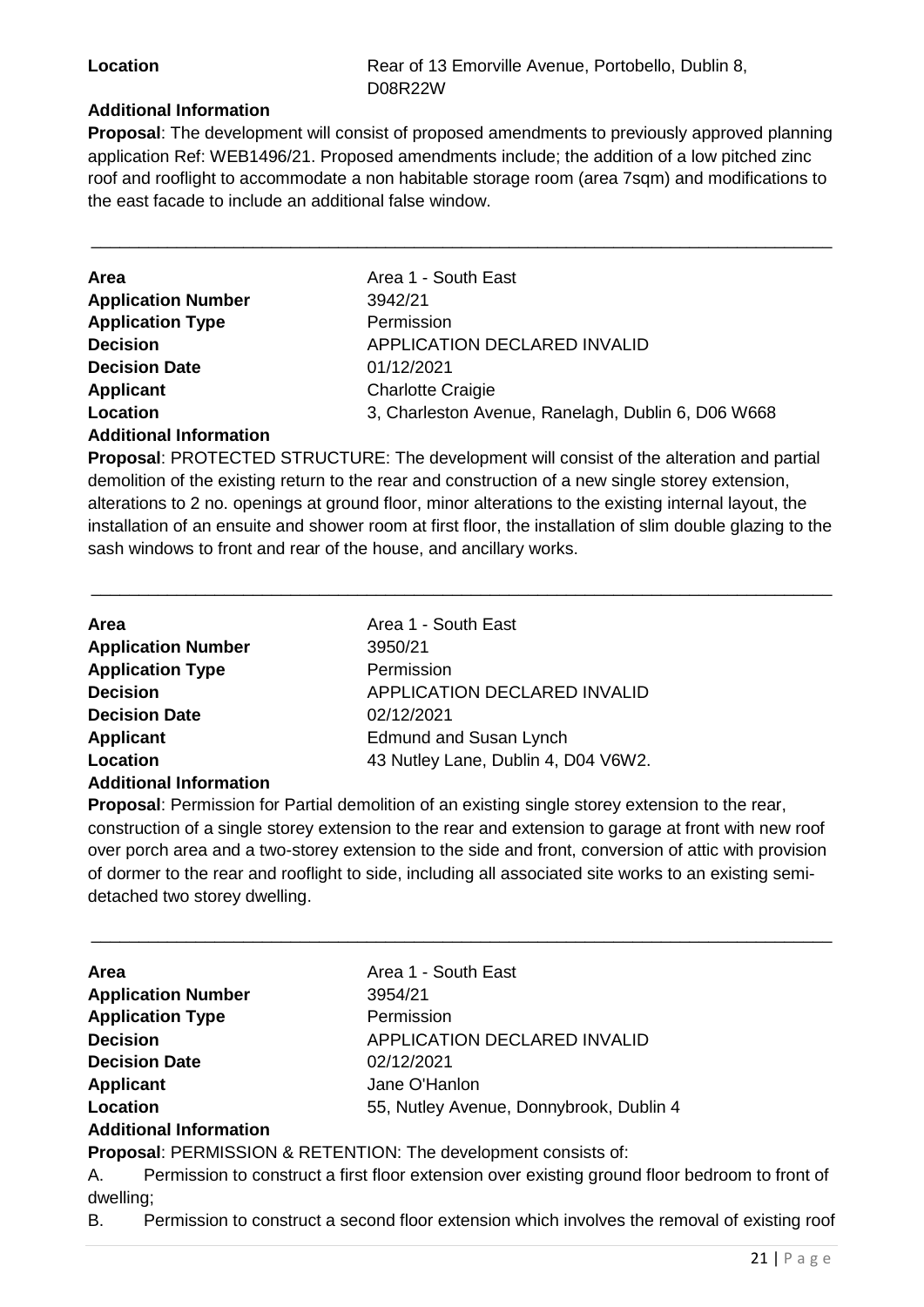and replacing it with a new dormer style roof with accommodation for 2 no. bedrooms with ensuites;

C. Permission to carry out alterations to existing elevations including, the construction of new gable styled walls to front, new windows to front and rear of second floor dormer extension and construction of decorative mouldings to front/rear elevations;

D. Permission to construct a new roof canopy over the front entrance;

E. Retention permission for a single storey detached home-office/garden room to the rear of the site and all ancillary site works.

\_\_\_\_\_\_\_\_\_\_\_\_\_\_\_\_\_\_\_\_\_\_\_\_\_\_\_\_\_\_\_\_\_\_\_\_\_\_\_\_\_\_\_\_\_\_\_\_\_\_\_\_\_\_\_\_\_\_\_\_\_\_\_\_\_\_\_\_\_\_\_\_\_\_\_\_\_\_

| Area                      | Area 1 - South East                  |
|---------------------------|--------------------------------------|
| <b>Application Number</b> | 3955/21                              |
| <b>Application Type</b>   | Permission                           |
| <b>Decision</b>           | APPLICATION DECLARED INVALID         |
| <b>Decision Date</b>      | 01/12/2021                           |
| <b>Applicant</b>          | Mairead Gallagher and John O'Reilly  |
| Location                  | 83 Ringsend Road, Dublin 4, D04 DP84 |
|                           |                                      |

#### **Additional Information**

**Proposal**: Planning permission to widen existing pedestrian access and create a vehicular entrance, the application will also require permission to remove a street tree outside the property on the public footpath and for the path kerb to be dished.

\_\_\_\_\_\_\_\_\_\_\_\_\_\_\_\_\_\_\_\_\_\_\_\_\_\_\_\_\_\_\_\_\_\_\_\_\_\_\_\_\_\_\_\_\_\_\_\_\_\_\_\_\_\_\_\_\_\_\_\_\_\_\_\_\_\_\_\_\_\_\_\_\_\_\_\_\_\_

| <b>Area</b>                   | Area 1 - South East                             |
|-------------------------------|-------------------------------------------------|
| <b>Application Number</b>     | 3969/21                                         |
| <b>Application Type</b>       | Permission                                      |
| <b>Decision</b>               | <b>APPLICATION DECLARED INVALID</b>             |
| <b>Decision Date</b>          | 03/12/2021                                      |
| <b>Applicant</b>              | Joseph Hughes                                   |
| Location                      | 23 Synge Street, Portobello, Dublin 8, D08 P6YR |
| <b>Additional Information</b> |                                                 |

**Proposal**: PROTECTED STRUCTURE: planning permission is sought for (i) attic conversion from current void into a bedroom and en suite bathroom, (ii) addition of a dormer window onto the rear roof of the house & (iii) addition of two velux windows at rear.

\_\_\_\_\_\_\_\_\_\_\_\_\_\_\_\_\_\_\_\_\_\_\_\_\_\_\_\_\_\_\_\_\_\_\_\_\_\_\_\_\_\_\_\_\_\_\_\_\_\_\_\_\_\_\_\_\_\_\_\_\_\_\_\_\_\_\_\_\_\_\_\_\_\_\_\_\_\_

| Area                      | Area 1 - South East                                |
|---------------------------|----------------------------------------------------|
| <b>Application Number</b> | 3972/21                                            |
| <b>Application Type</b>   | Permission                                         |
| <b>Decision</b>           | APPLICATION DECLARED INVALID                       |
| <b>Decision Date</b>      | 03/12/2021                                         |
| <b>Applicant</b>          | Rathmines Park Management Company                  |
| Location                  | Auburn House Residents carparking lot at Rathmines |
|                           | Park, Rathmines, Dublin 6                          |

#### **Additional Information**

**Proposal**: Planning permission is sought for the erection of two metre high boundary metal fence to south and west side of existing carpark with associated gates, revised signage, and ancillary site works.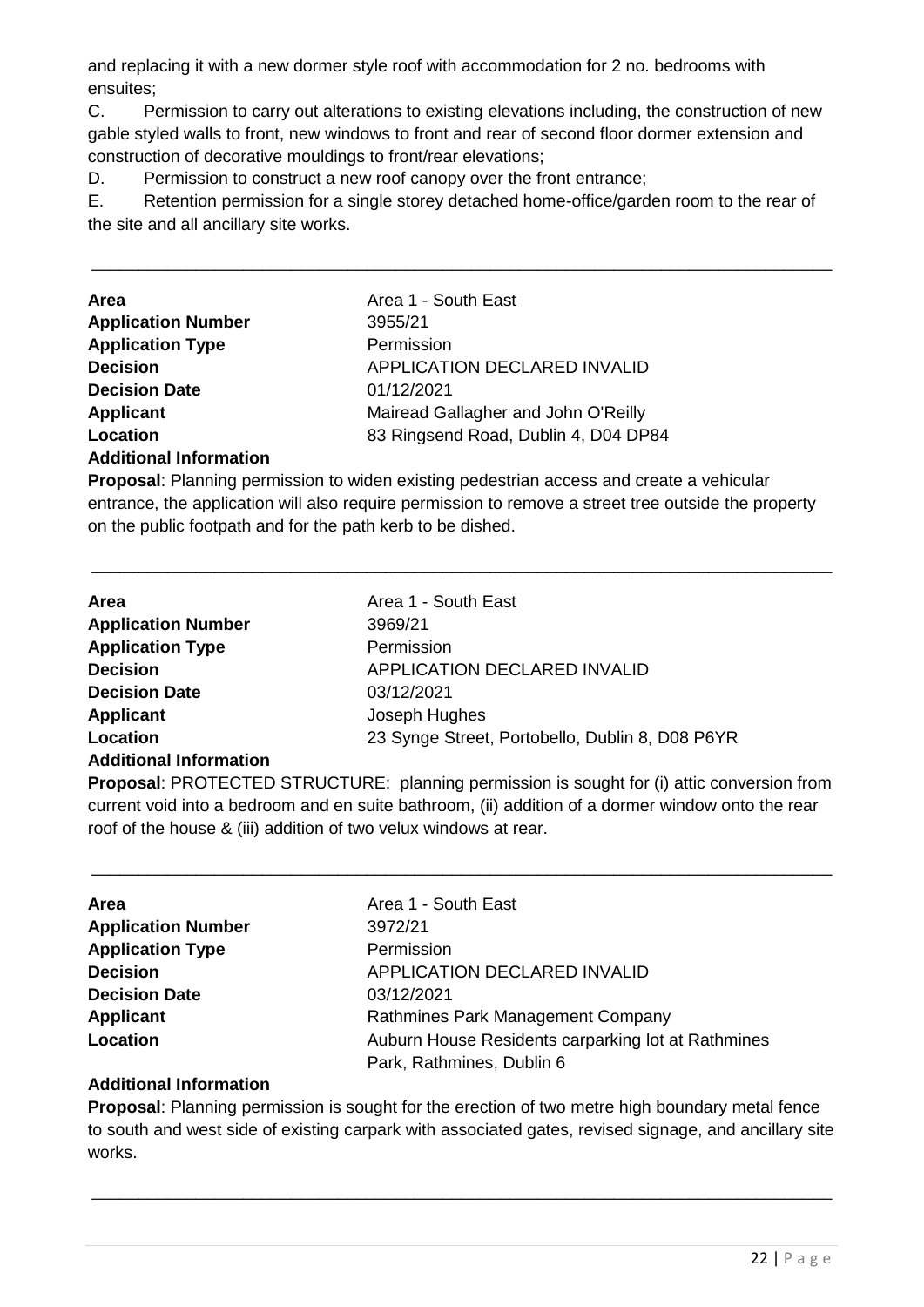| <b>Area</b>                   | Area 1 - South East                                    |
|-------------------------------|--------------------------------------------------------|
| <b>Application Number</b>     | WEB1258/21                                             |
| <b>Application Type</b>       | Permission                                             |
| <b>Decision</b>               | <b>GRANT PERMISSION</b>                                |
| <b>Decision Date</b>          | 29/11/2021                                             |
| <b>Applicant</b>              | Elizabeth and David O'Leary                            |
| Location                      | 91, Saint Mary's Lane, Ballsbridge, Dublin 4, D04 N2TO |
| <b>Additional Information</b> | <b>Additional Information Received</b>                 |

**Proposal:** a) Demolition of existing single storey, 2-bedroom, house (85 sq.m);

b) Construction of new house, (two storey over basement), 3 bedroom (c.243sq.m) with roof lights, ground level balcony to rear;

c) Sunken basement courtyards front and rear,

d) New boundary walls including to lane, with pedestrian gate and with gateway accessing existing permitted off-street parking space:

\_\_\_\_\_\_\_\_\_\_\_\_\_\_\_\_\_\_\_\_\_\_\_\_\_\_\_\_\_\_\_\_\_\_\_\_\_\_\_\_\_\_\_\_\_\_\_\_\_\_\_\_\_\_\_\_\_\_\_\_\_\_\_\_\_\_\_\_\_\_\_\_\_\_\_\_\_\_

e) Rainwater storage/ attenuation tank;

f) Bin and cycle stores and associated landscaping works.

| <b>Area</b>                          | Area 1 - South East                   |
|--------------------------------------|---------------------------------------|
| <b>Application Number</b>            | WEB1993/21                            |
| <b>Application Type</b>              | Permission                            |
| <b>Decision</b>                      | <b>GRANT PERMISSION</b>               |
| <b>Decision Date</b>                 | 01/12/2021                            |
| <b>Applicant</b>                     | Cathy Butler and Gareth Kinsella      |
| Location                             | 326, Kildare Road, Crumlin, Dublin 12 |
| Ashalitha ann an India anns a tha an |                                       |

**Additional Information**

**Proposal**: Permission is sought for

a) The demolition of existing kitchen with flat roof to the rear of the property. The demolition of single storey sheds to the rear of the property.

b) Construction of a new extension to the rear of the property with a proposed attic room at first floor, including internal alterations and all associated works.

\_\_\_\_\_\_\_\_\_\_\_\_\_\_\_\_\_\_\_\_\_\_\_\_\_\_\_\_\_\_\_\_\_\_\_\_\_\_\_\_\_\_\_\_\_\_\_\_\_\_\_\_\_\_\_\_\_\_\_\_\_\_\_\_\_\_\_\_\_\_\_\_\_\_\_\_\_\_

c) Construction of a new shed to the rear of the property.

| <b>Area</b>                   | Area 1 - South East                   |
|-------------------------------|---------------------------------------|
| <b>Application Number</b>     | WEB5145/21                            |
| <b>Application Type</b>       | Permission                            |
| <b>Decision</b>               | <b>APPLICATION DECLARED INVALID</b>   |
| <b>Decision Date</b>          | 30/11/2021                            |
| <b>Applicant</b>              | Craig Flood and Janelle Hopkins       |
| Location                      | 98, Ringsend Park, Ringsend, Dublin 4 |
| <b>Additional Information</b> |                                       |

**Proposal**: Planning Permission is sought to raise existing roof to front and fit two new rooflights, to construct new first floor extension to rear with flat roof comprising living area, bathroom and enclosed balcony area, to convert existing ground floor to three bedrooms with associated internal alterations including new stairs.

\_\_\_\_\_\_\_\_\_\_\_\_\_\_\_\_\_\_\_\_\_\_\_\_\_\_\_\_\_\_\_\_\_\_\_\_\_\_\_\_\_\_\_\_\_\_\_\_\_\_\_\_\_\_\_\_\_\_\_\_\_\_\_\_\_\_\_\_\_\_\_\_\_\_\_\_\_\_

| Area                      |  |
|---------------------------|--|
| <b>Application Number</b> |  |
| <b>Application Type</b>   |  |

**Area** Area 1 - South East **Application Number** WEB5151/21 **Permission**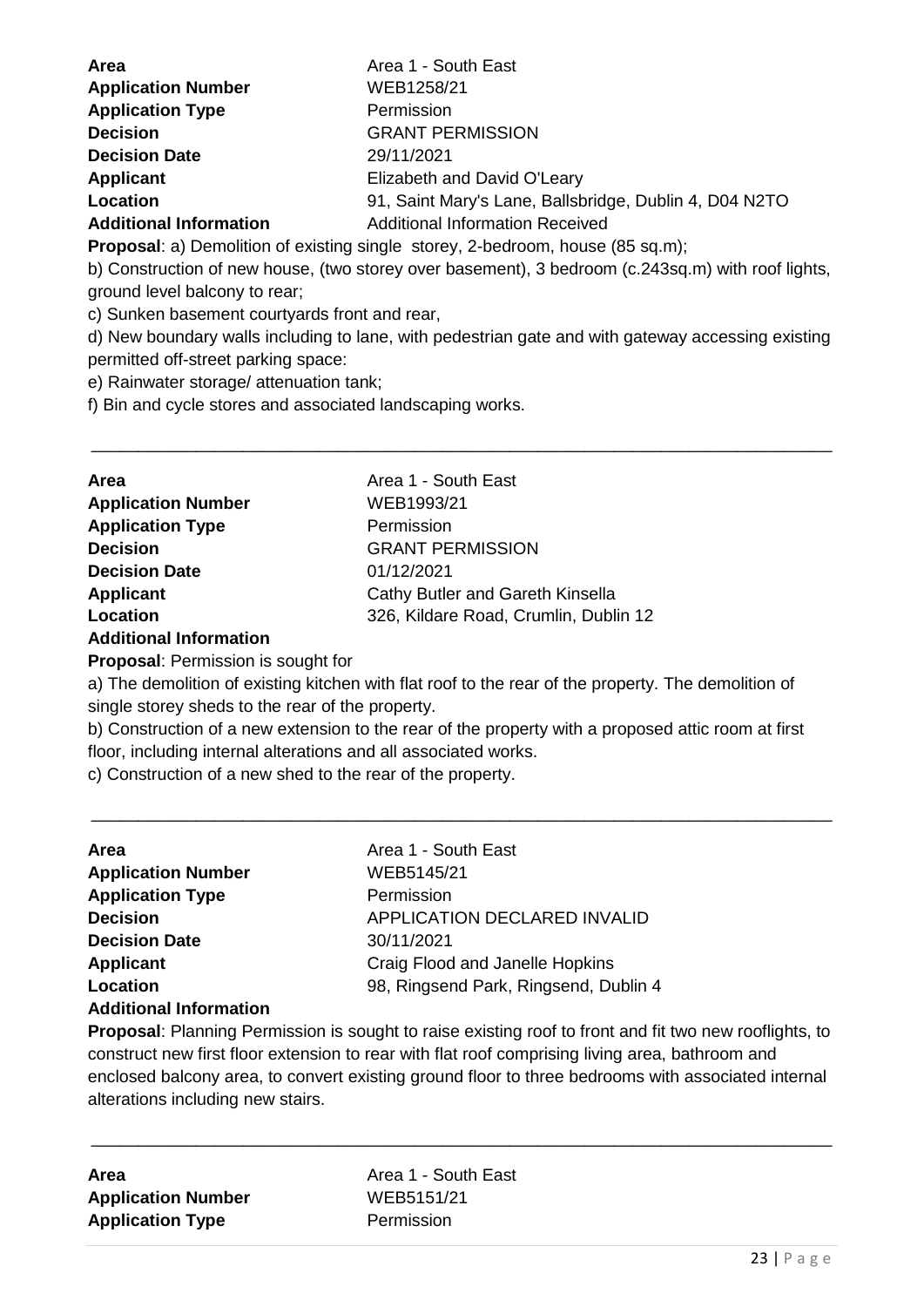**Decision Date** 30/11/2021 **Applicant** David Farrelly **Additional Information**

**Decision** APPLICATION DECLARED INVALID **Location** 28, Lavarna Grove, Terenure, Dublin 6w

**Proposal**: Dormer window to existing converted attic space to rear of existing dwelling, and all associated site works.

### **Area 1 Appeals Notified**

\_\_\_\_\_\_\_\_\_\_\_\_\_\_\_\_\_\_\_\_\_\_\_\_\_\_\_\_\_\_\_\_\_\_\_\_\_\_\_\_\_\_\_\_\_\_\_\_\_\_\_\_\_\_\_\_\_\_\_\_\_\_\_\_\_\_\_\_\_\_\_\_\_\_\_\_\_\_

| Area                      | Area 1 - South East                                   |
|---------------------------|-------------------------------------------------------|
| <b>Application Number</b> | 3473/21                                               |
| <b>Appeal Type</b>        | <b>Written Evidence</b>                               |
| <b>Applicant</b>          | <b>Eastpoint BP Limited</b>                           |
| Location                  | 15 & 16 Charleston Road, Ranelagh, Dublin 6. D06 R578 |
|                           | & D06 TE84                                            |
|                           |                                                       |

#### **Additional Information**

**Proposal**: PROTECTED STRUCTURE: The development will consist of:

Planning permission is sought for change of use from guesthouses to two individual family residences, Protected Structures, being a pair of semi-detached two bay, two storey over basement houses with later two storey returns of nominally 195 m2 each. Conservation works include repair & improvement works throughout, including re-roofing, replacement of rainwater goods with cast iron replicas & 2 conservation roof lights to the south elevation of the original returns. Removal works include lamps, ramps & existing surfaces to front, side & rear gardens, section of the party wall & low granite walls, steps & timber stairs to rear garden, non-original doors, walls, store, kitchens & bathrooms & part of original walls to enlarge openings to lower ground floors, the wall between front and rear rooms, the stairs, sash window, lowering the ground floor level & window ope to 16 and the non-original partitions & bathrooms to the first floor, nonoriginal doors & windows to the returns, lowering the floor level, new openings in the north elevation and widening the openings in the East & West elevations on the lower level, relocation of existing north facing openings, reinstatement of original window opes to 15 and sections of floor to 16 on the upper level. Proposed works include at the lower level, the original configuration of rooms to provide bedrooms to 15, new open plan living area & window to 16, new stairs to 15 & 16, double doors to entrance area & steps down to returns with storage & WC & 3m glazed walls & doors to new extensions. Sash window from 16 reconfigured to fit reinstated openings to 15, ceiling opened up & doors to new extensions at upper level. Reinstating original configuration to first floor to provide bedroom, bathroom & dressing & PV photovoltaic panels to the pitched roof. Construction of 2 no. sedum flat roof stone clad extensions to the rear of 15 & 16 & connected to the existing returns, 3 storey extension to 15 of nominally 167m2 with basement, lower & upper ground level consisting of living & utility to basement, bedroom, ensuite, bathroom & circulation to lower & open plan kitchen/ dining & external terrace to upper level with 2 roof lights, 2 storey extension to 16 of nominally 107m2 at lower & upper ground level with open plan kitchen/ dining to lower & 2 bedrooms, bathrooms & ensuite to upper level with 3 roof lights. Associated works including enabling, temporary, drainage & landscape works to front, side & rear, including new permeable surfaces, planting, bin store & air to water heat pumps, retaining the existing vehicular & pedestrian access onto Charleston Road, refurbishment of the steps & railings including removal of concrete steps & replacing with granite steps to match existing & provision of 2 no. car parking spaces per house. New courtyards to side and provision of new terraces, steps, planting, barbeque, storage & timber privacy screens to top of boundary walls to the rear at 15 & 16 Charleston Road, Ranelagh, Dublin 6, by Eastpoint BP Limited.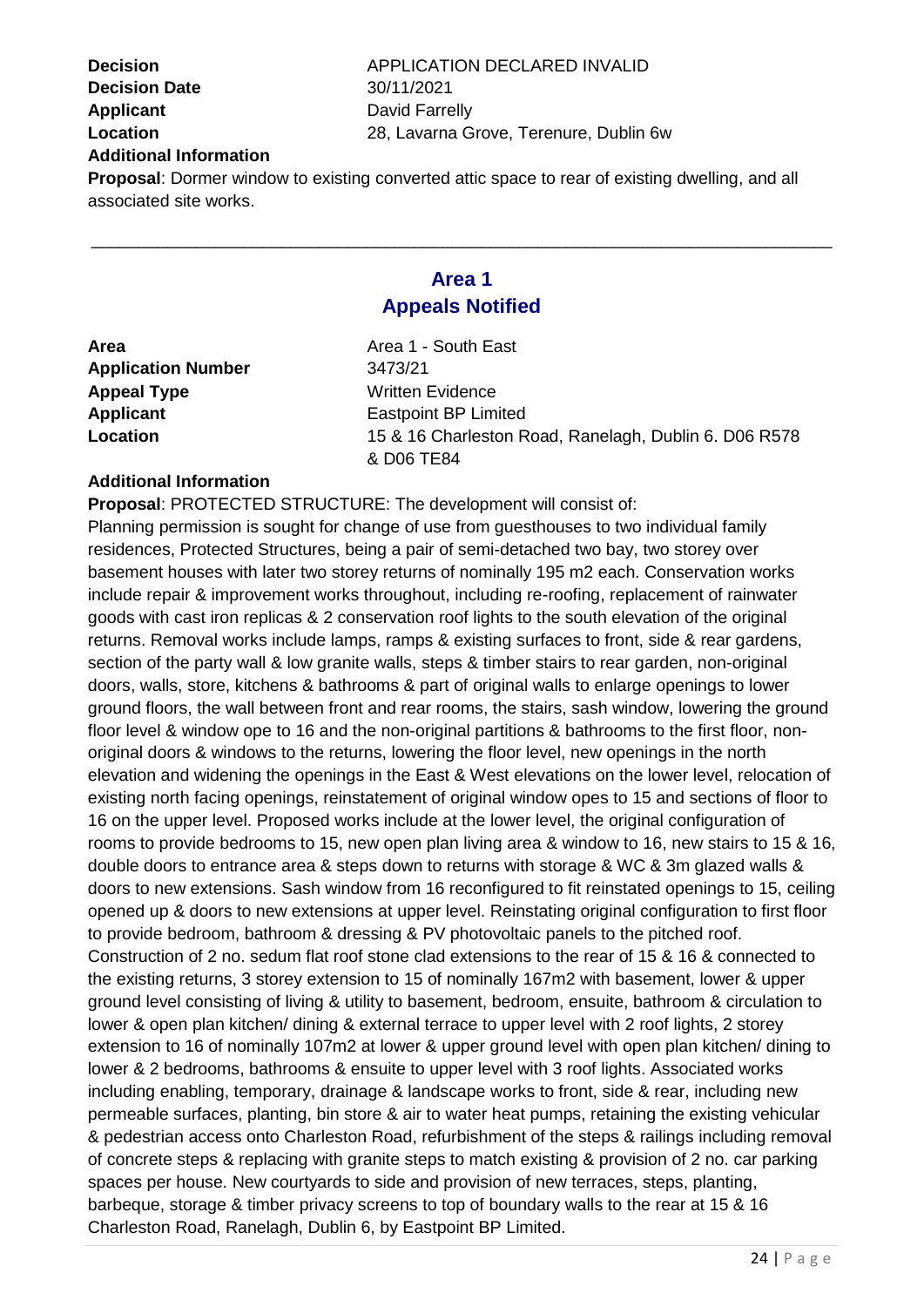| <b>Area</b>               | Area 1 - South East                                   |
|---------------------------|-------------------------------------------------------|
| <b>Application Number</b> | 3480/21                                               |
| <b>Appeal Type</b>        | <b>Written Evidence</b>                               |
| <b>Applicant</b>          | Ciara Lyster                                          |
| Location                  | 1 Cowper Road & Cowper Mews, Rathmines, Dublin 6, D06 |
|                           | X <sub>3</sub> Y <sub>1</sub>                         |

\_\_\_\_\_\_\_\_\_\_\_\_\_\_\_\_\_\_\_\_\_\_\_\_\_\_\_\_\_\_\_\_\_\_\_\_\_\_\_\_\_\_\_\_\_\_\_\_\_\_\_\_\_\_\_\_\_\_\_\_\_\_\_\_\_\_\_\_\_\_\_\_\_\_\_\_\_\_

#### **Additional Information**

**Proposal**: PERMISSION & RETENTION: Permission: The development will consist of the following:

1. Changes to the design of 1st floor extension approved under planning application 2318/19 in respect of external finish (changed from zinc cladding to brickwork), window locations & window sizes.

2. Changes to the design of 2nd floor extension approved under planning application 2094/20 in respect of external finish (changed from zinc cladding to brickwork, roof pitch, floor area, window locations & window sizes.

3. All associated works.

Retention permission: The development consists of the following:

4. Change to design of garage approved under planning application 3812/19 in respect of roof design, floor area, door & window layout, and boundary wall treatment.

\_\_\_\_\_\_\_\_\_\_\_\_\_\_\_\_\_\_\_\_\_\_\_\_\_\_\_\_\_\_\_\_\_\_\_\_\_\_\_\_\_\_\_\_\_\_\_\_\_\_\_\_\_\_\_\_\_\_\_\_\_\_\_\_\_\_\_\_\_\_\_\_\_\_\_\_\_\_

| <b>Area</b>               | Area 1 - South East          |
|---------------------------|------------------------------|
| <b>Application Number</b> | 3493/21                      |
| <b>Appeal Type</b>        | Written Evidence             |
| <b>Applicant</b>          | Margaret and Paul Davis      |
| Location                  | 45, Ailesbury Mews, Dublin 4 |

#### **Additional Information**

**Proposal:** The development will consist i) construction of a first floor level atop existing single storey terraced dwelling to match the roof ridge height of the adjoining properties within the Ailesbury Mews terrace; ii) provision of 2 no. rooflights, iii) provision of new dormer window to front (western) elevation at first floor level; iv) provision of new opaquely glazed window to rear (eastern) elevation at first floor level; v) removal/replacement of window treatment to front (western) elevation at ground floor level; and, vi) all ancillary works necessary to facilitate the proposed development.

#### **Area 1 Appeals Decided**

\_\_\_\_\_\_\_\_\_\_\_\_\_\_\_\_\_\_\_\_\_\_\_\_\_\_\_\_\_\_\_\_\_\_\_\_\_\_\_\_\_\_\_\_\_\_\_\_\_\_\_\_\_\_\_\_\_\_\_\_\_\_\_\_\_\_\_\_\_\_\_\_\_\_\_\_\_\_

| Area                        |
|-----------------------------|
| <b>Application Number</b>   |
| <b>Appeal Decision</b>      |
| <b>Appeal Decision Date</b> |
| <b>Applicant</b>            |
| Location                    |

**Area** Area 1 - South East **Application Number** 3301/20 **Appeal Decision** GRANT PERMISSION **Appeal Decision Date** 03/12/2021 **Applicant** Domhnach Limited **Location** 22-24, Donnybrook Road (former Kiely's Public House), Donnybrook, Dublin 4 **Additional Information** Additional Information Received

**Proposal**: The application site is bound by Donnybrook Road to the south west, Mulberry Lane to the North West and Pembroke Cottages to the east.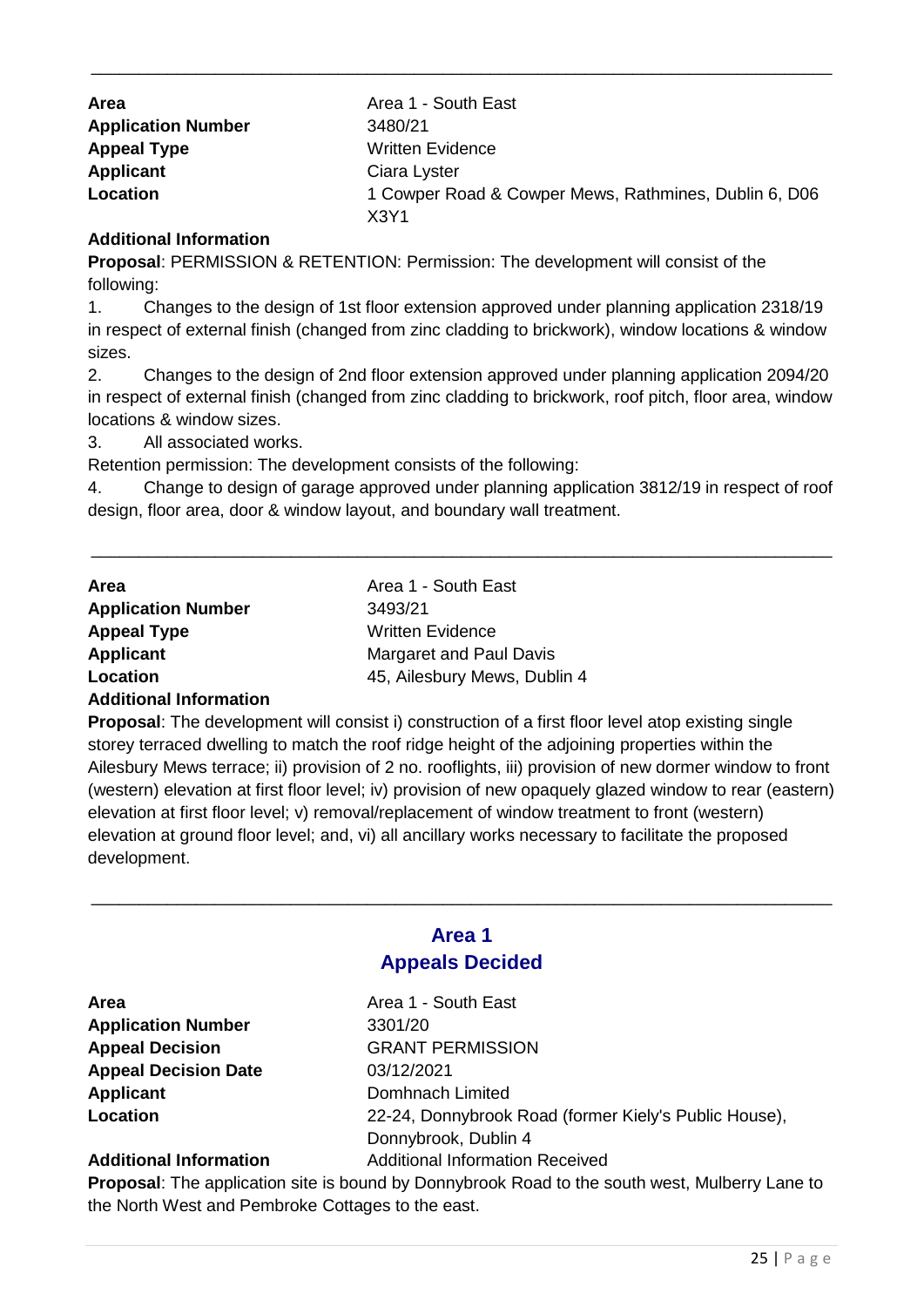The proposed development will consist of the demolition of all existing buildings on site (comprising the former Kiely's public house and outbuildings) and the construction of a mixed-use building of part 3 to part 7 storeys in height, above basement level. The development comprises a café/restaurant unit (GFA of 92sqm) at ground floor level and Build to Rent Shared Accommodation comprising 100 no. single occupancy shared living units (ranging from 18.2sqm to 27sqm), associated reception/concierge area and communal amenities and facilities, from basement to sixth floor level. The shared accommodation scheme includes resident support facilities including laundry, concierge/reception, management offices and bin storage area at basement and ground floor level, a multifunctional communal area at ground and first floor level and communal amenity space (kitchen/living/dining area) at each level to serve the shared living units. External open space is located within the courtyard at ground floor level and the roof terrace at fifth floor level. The developments includes plant rooms, storeroom facilities and 152 no. bicycle parking spaces at basement level and a screened plant area at roof level. The development proposes relocating the existing ESB substation and switch room within the site from the Pembroke Cottages boundary to Mulberry Lane. The proposal includes foul and surface water drainage, signage, landscaping, and all associated site development and infrastructural works.

\_\_\_\_\_\_\_\_\_\_\_\_\_\_\_\_\_\_\_\_\_\_\_\_\_\_\_\_\_\_\_\_\_\_\_\_\_\_\_\_\_\_\_\_\_\_\_\_\_\_\_\_\_\_\_\_\_\_\_\_\_\_\_\_\_\_\_\_\_\_\_\_\_\_\_\_\_\_

| Area                          | Area 1 - South East                                                                         |
|-------------------------------|---------------------------------------------------------------------------------------------|
| <b>Application Number</b>     | WEB1452/21                                                                                  |
| <b>Appeal Decision</b>        | <b>REFUSE PERMISSION</b>                                                                    |
| <b>Appeal Decision Date</b>   | @30/11/2021                                                                                 |
| Applicant                     | <b>Brian McLoughlin</b>                                                                     |
| Location                      | 23, Iveagh Gardens, Crumlin, Dublin 12                                                      |
| <b>Additional Information</b> |                                                                                             |
|                               | <b>Proposal:</b> Permission is sought for new vehicular entrance (Total proposed width 3 Om |

**Proposal**: Permission is sought for new vehicular entrance (Total proposed width 3.0m) and revisions to existing site railing and ancillary works.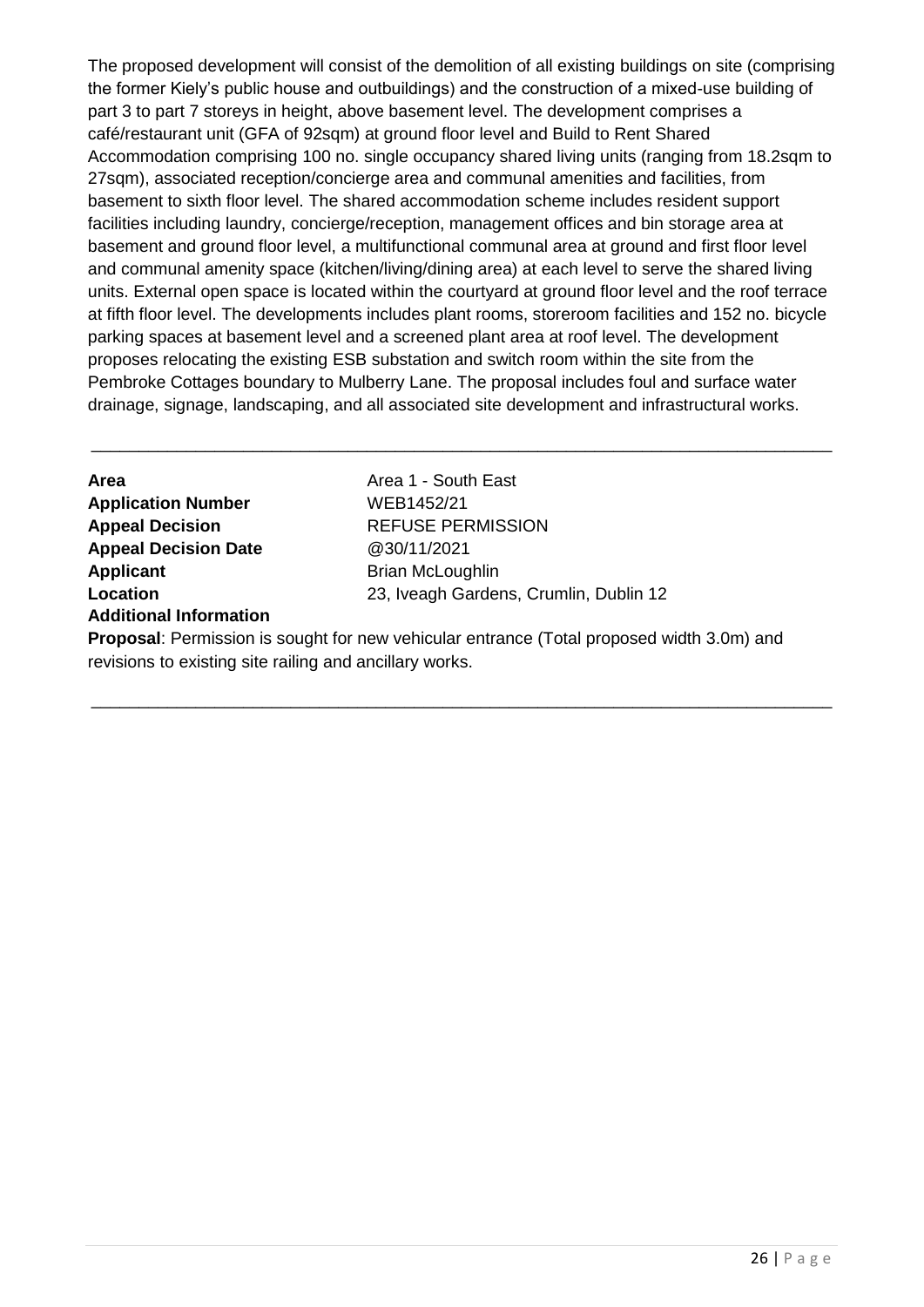

# Dublin City Council

## SOCIAL HOUSING EXEMPTION **CERTIFICATES**

48/21

(29/11/2021-03/12/2021)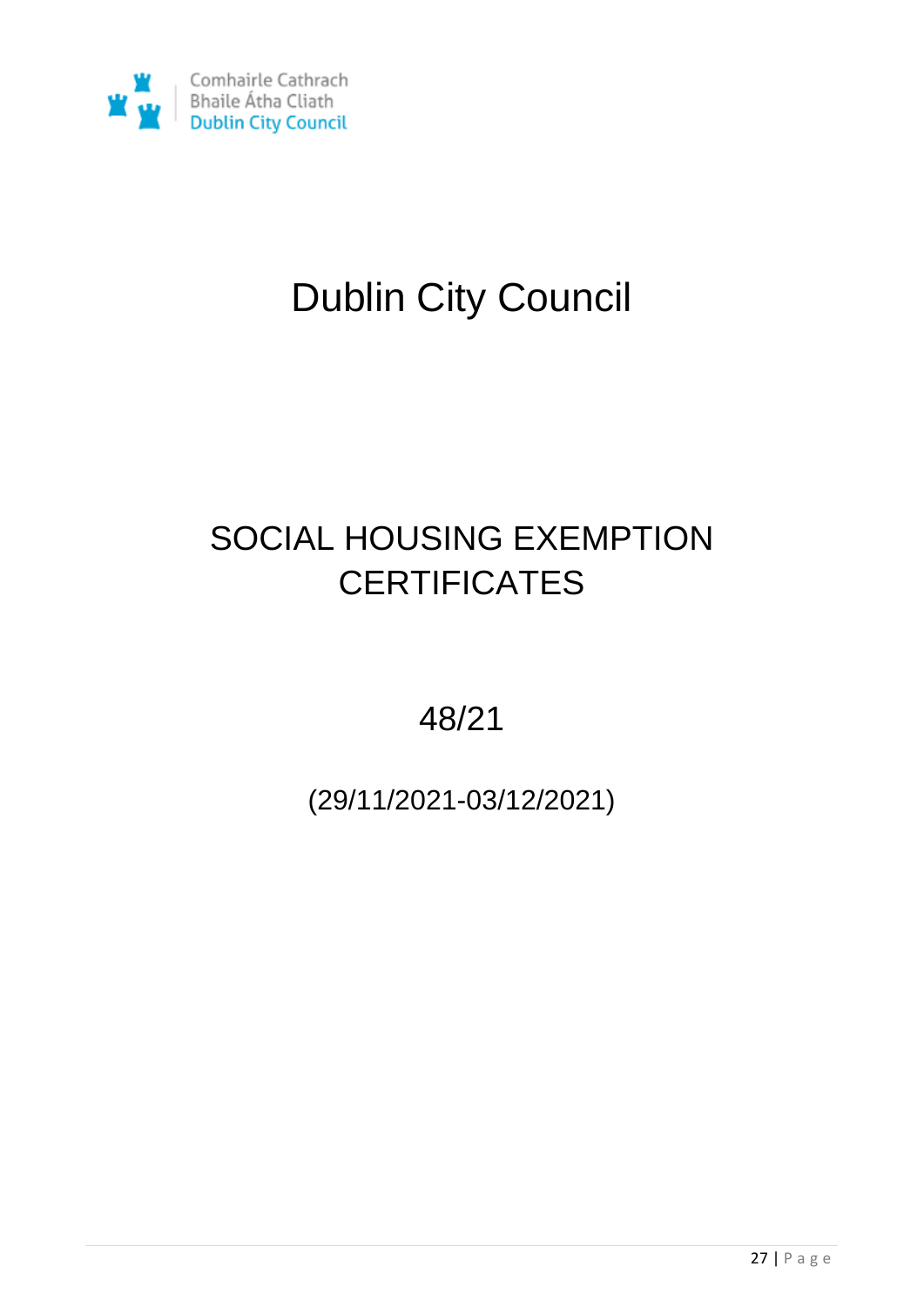**Area Area 1 - South East Application Number** 0405/21 **Application Type** Social Housing Exemption Certificate **Applicant** Denore Garges Ltd **Location** 1 Coolevin Road, Dublin 8 **Registration Date** 01/12/2021 **Additional Information Proposal**: SHEC: Erection of 2 story dwelling.

| Area 1 - South East                                    |
|--------------------------------------------------------|
| 0406/21                                                |
| Social Housing Exemption Certificate                   |
| Atria Living Ltd                                       |
| Site at the corner of Macken Street and Pearse Street, |
| Dublin 2                                               |
| 02/12/2021                                             |
|                                                        |
| Proposal: SHEC: 3 Storey work-live unit.               |
|                                                        |

\_\_\_\_\_\_\_\_\_\_\_\_\_\_\_\_\_\_\_\_\_\_\_\_\_\_\_\_\_\_\_\_\_\_\_\_\_\_\_\_\_\_\_\_\_\_\_\_\_\_\_\_\_\_\_\_\_\_\_\_\_\_\_\_\_\_\_\_\_\_\_\_\_\_\_\_\_\_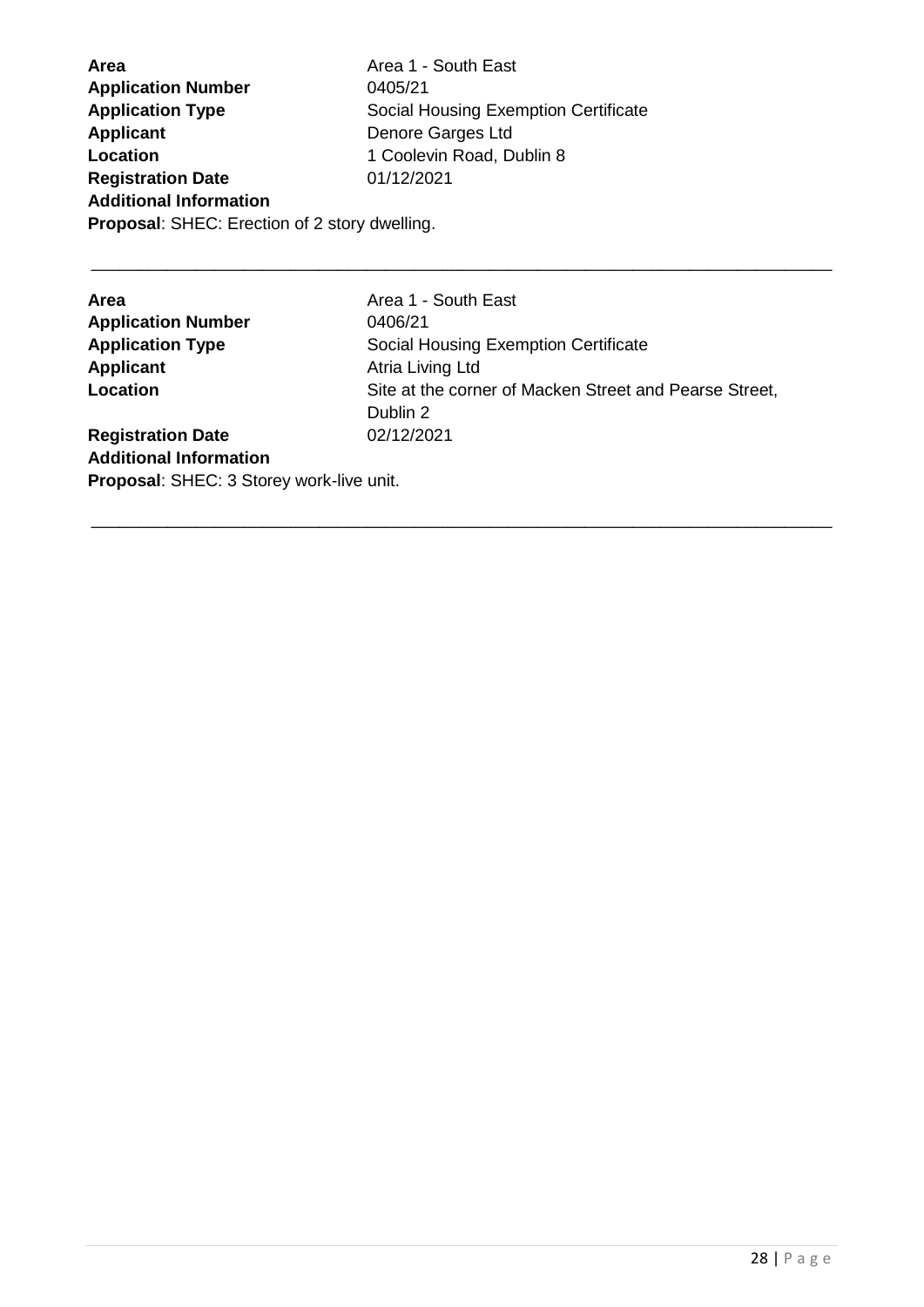

# Dublin City Council

## SECTION 5 EXEMPTIONS

48/21

(29/11/2021-03/12/2021)